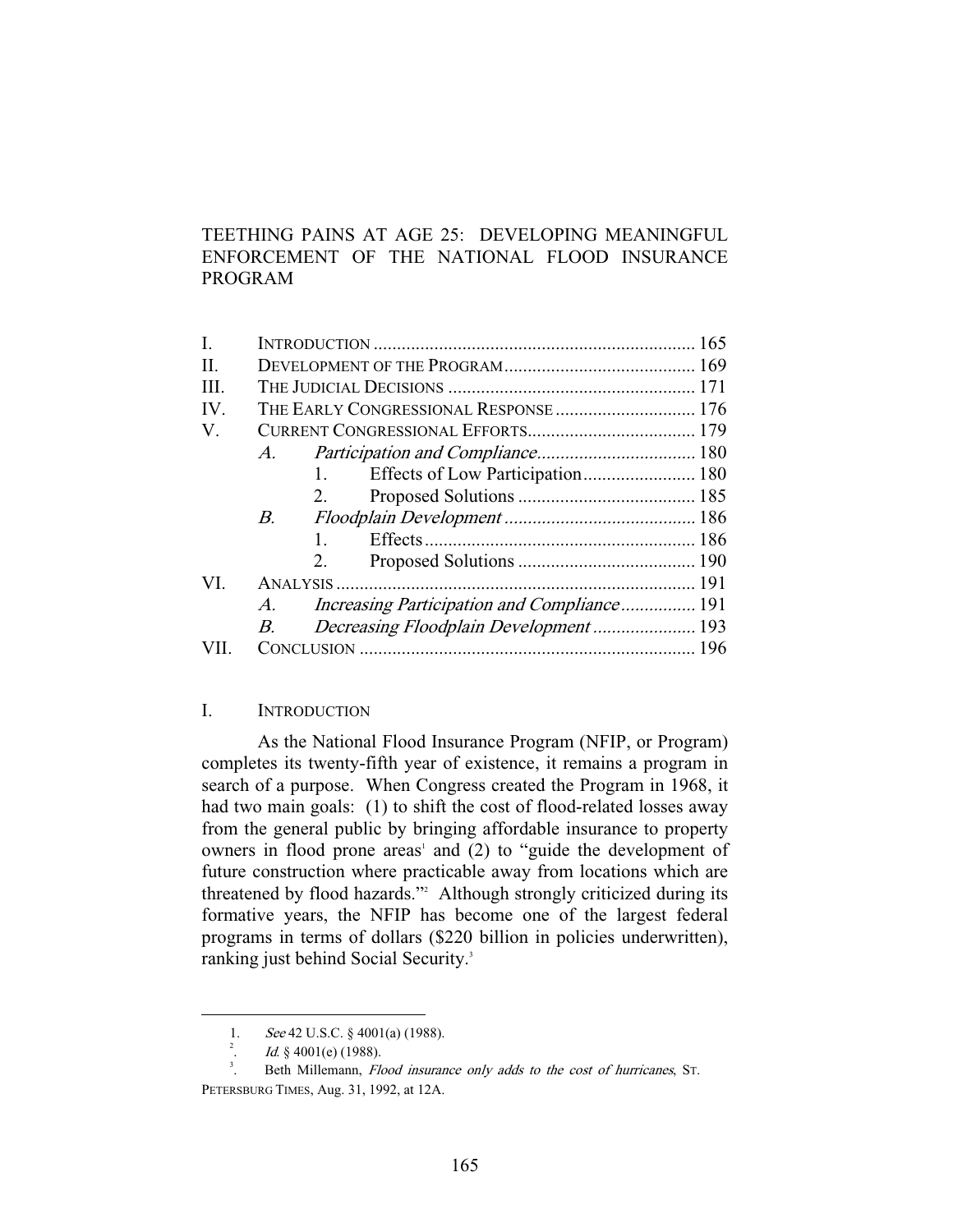One might think that with so many billions of dollars at stake, the federal government would ensure strict compliance with the Program's goals and requirements. In fact, the government has tried.<sup>4</sup> Unfortunately, the implementing statute only encourages, rather than mandates, participation. Voluntary participation yields too few subscribers to maintain a workable base of revenue.<sup>5</sup> Further, there is currently no statutory provision for sanctions (other than suspension from the Program) against communities and lenders which participate in the Program but fail to require property owners to maintain flood insurance. Not surprisingly, jurisprudence of the past decade has declined to "read in" solutions which Congress has not provided.<sup>6</sup> Consequently, the federal government currently has no means to compel participation in the Program and virtually no recourse against those communities and individuals who participate in the Program but do not comply with its regulations.7 As a result, the NFIP's first goal has met with only limited success.

 The second goal—guiding development away from floodplains—has had almost no success at all. Even in the face of geometrically rising flood damage costs, new homeowners continue to flock to flood-prone areas.<sup>8</sup> Further, reducing construction in

. The problem is certainly more complex; however, this comment addresses only the difficulties presented by the various judicial decisions. It leaves for another day such difficulties as those presented by the NFIP being a huge program overseen by too few regulators. See, e.g., the discussion in Oliver A. Houck, Rising Water: The National Flood Insurance Program and Louisiana, 60 TUL. L. REV. 61 (1985).

Paul Glastris and Bill Ahrens, Noah Wouldn't Buy Here, U.S. NEWS AND WORLD REP., June 4, 1990, at 31-34. The problem of inland floodplain development is

 $\overline{\phantom{a}}$ See infra notes 45-81 and accompanying text.

See infra notes 117-135 and accompanying text.

<sup>.</sup> The "hands-off" attitude of the lower courts is possibly inspired by the U.S. Supreme Court's recent swing toward judicial conservatism. The trend toward narrowed standing is at least partially due to the attitude of some Court members that judicial activism is contrary to constitutional principles. See especially Antonin Scalia, The Doctrine of Standing as an Essential Element of the Separation of Powers, 17 SUFFOLK L. REV. 881 (1983) (arguing that redress of grievances not specifically provided for by statute is properly addressed to the legislature, and not the courts). See also Simon v. Eastern Kentucky Welfare Rights Org., 426 U.S. 26 (1976) (denying standing based on plaintiffs' failure to allege a redressable injury); Lujan v. Defenders of Wildlife, 504 U.S. \_\_, 112 S. Ct. 2130 (1989) (denying standing due to plaintiffs' failure to show injury-in-fact); Nat'l Wildlife Fed'n v. Lujan, 497 U.S. 871 (1990) (denying standing due to plaintiffs' failure to show injury-in-fact). 7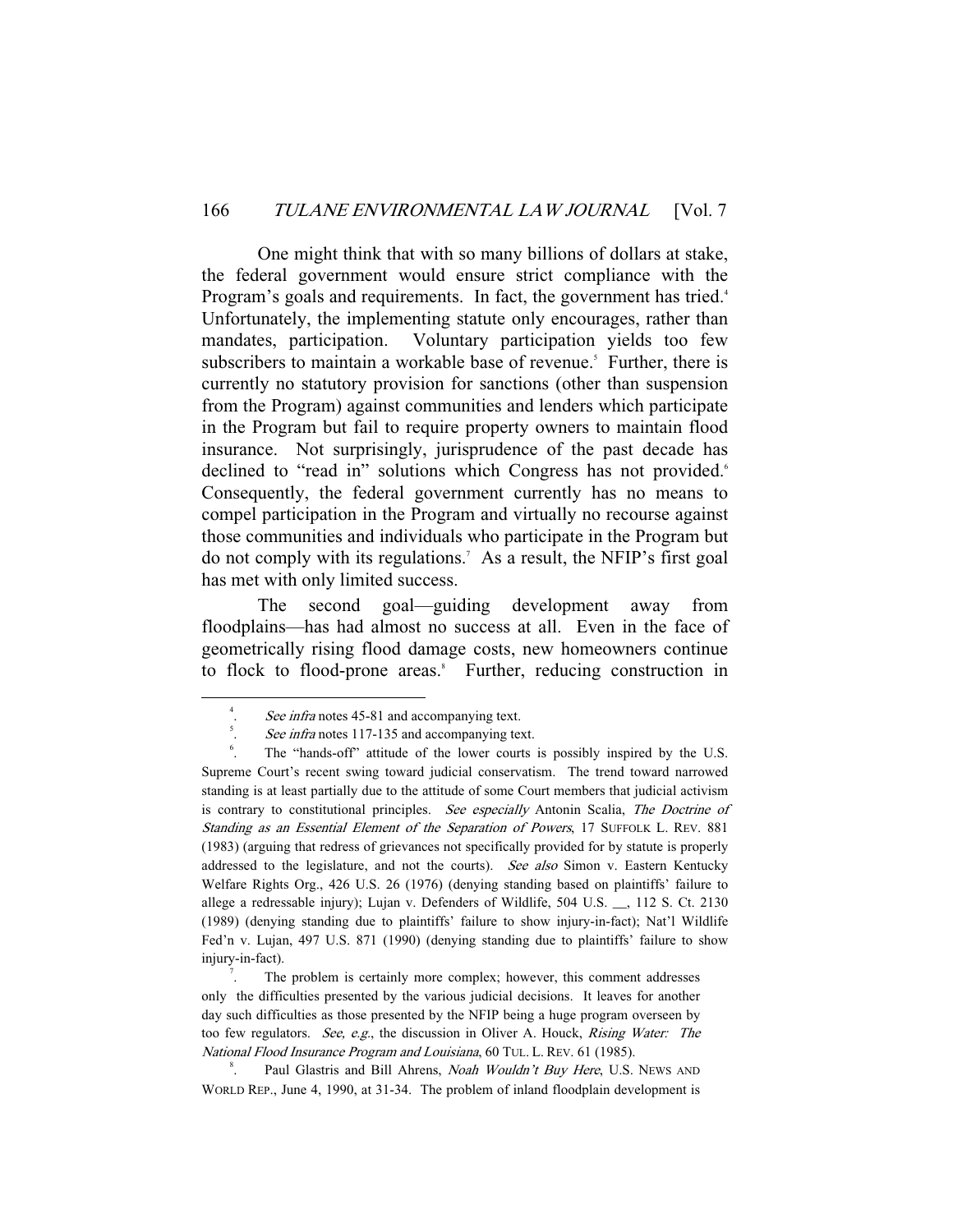floodplains seems to have become an all-but-forgotten segment of the Program in federal and local regulations. Indeed, "the only location restriction for coastal structures under the NFIP is that they be built landward of mean high tide."<sup>9</sup> Thus, some critics of the Program believe that, far from alleviating flood damage costs, the NFIP actually encourages increased floodplain development and increases flood-related losses.<sup>10</sup> A 1982 General Accounting Office (GAO) report also supports this view.<sup>11</sup>

 Additionally, there is much empirical evidence to support this thesis. For example, when Hurricane Andrew ripped through South Florida and Southwest Louisiana in August, 1992, it left in its wake massive destruction and equally massive flood claims. Private insurance companies originally estimated that they would pay out \$7.3 billion in claims for South Florida alone.<sup>12</sup> Andrew's actual damage claims exceeded \$15.5 billion, making it the most expensive hurricane in history.<sup>13</sup> These figures, staggering though they are, do not include losses covered by the NFIP or uninsured losses.<sup>14</sup> When the total amount of damage is calculated, the estimates range as high

-

dwarfed by America's headlong rush to populate coastal regions. As of 1990, Florida alone was increasing its coastal population by more than 900 people per day. Coastal Barrier Resources Act Amendments of 1990: Hearing Before the Subcomm. on Environmental Protection of the Senate Comm. on Environment and Public Works, 101st Cong., 2nd Sess. 57 (1990) [hereinafter 1990 CBRA Hearing]. 9

Beth Milleman & Elise Jones, Improving the National Flood Insurance Program, NAT'L WETLANDS NEWSL., May-June 1990, at 3 (emphasis in original).<br>
See National Elood Insurance Program: Hearings Before

See National Flood Insurance Program: Hearings Before the Subcomm. on Policy Research and Insurance of the House Comm. on Banking, Finance and Urban Affairs, 101st Cong., 1st Sess. 447 (statement of Elise Jones, Coastal Barrier Project Coordinator, Nat'l Wildlife Fed'n), 436-37 (statement of Beth Millemann, Executive Director, Coast Alliance) (1989).

See generally GENERAL ACCOUNTING OFFICE, NAT'L FLOOD INSURANCE-MARGINAL IMPACT OF FLOOD PLAIN DEVELOPMENT—ADMINISTRATIVE IMPROVEMENTS NEEDED (1982). The report found that federal flood insurance encourages floodplain development by providing real estate developers and lending institutions with a safety net against financial losses in flood prone areas. Id.

Rosalind Resnick, Storm Leaves A Lot of Suits In Its Wake, NAT'L L. J., Sept. 21, 1992, at 8.<br><sup>13</sup>. David K. Rodgers & Helen Huntley, *Storm Cost Ranks 4th in History*, St.

PETERSBURG TIMES, Mar. 31, 1993, at 1B.

<sup>.</sup> Id.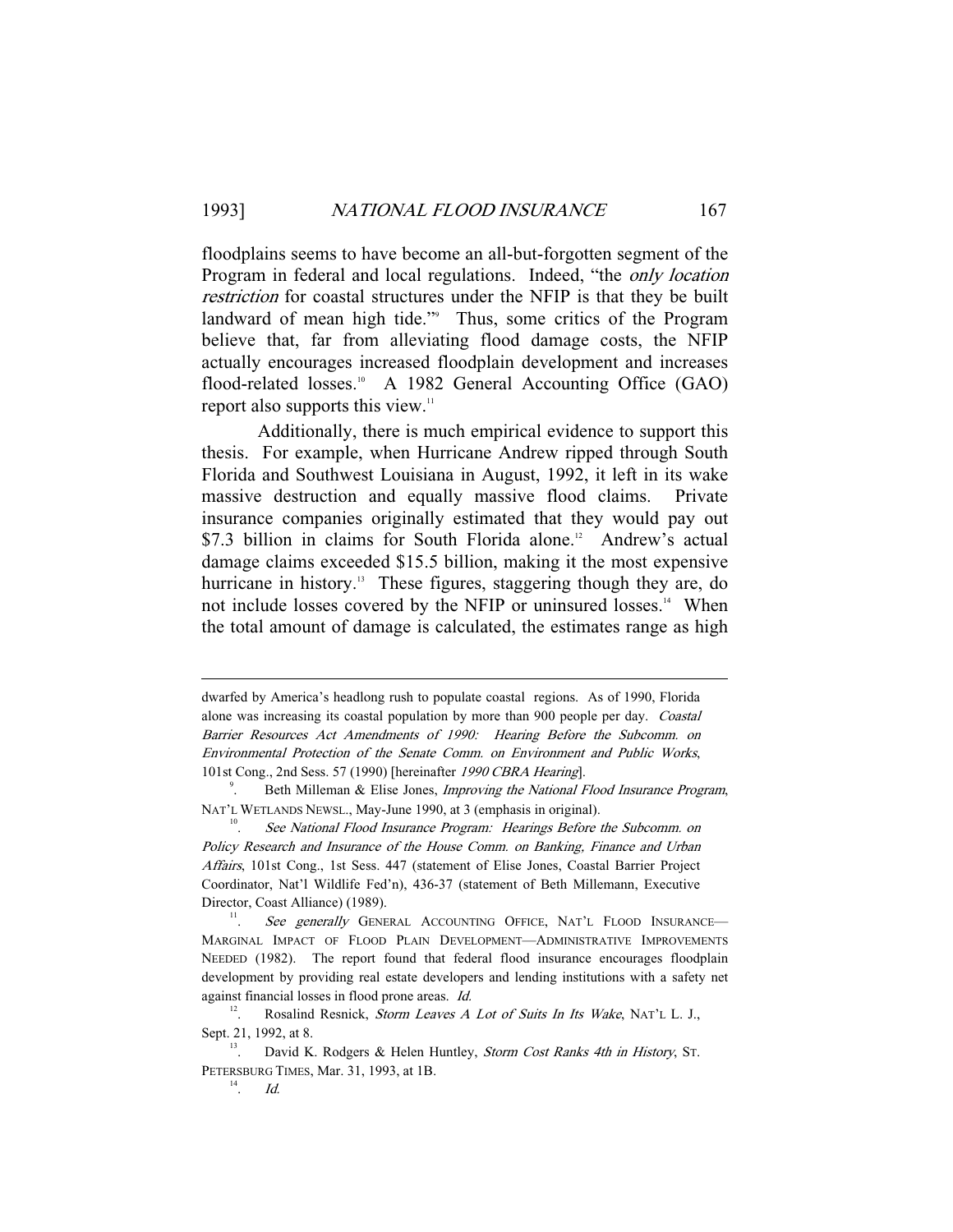as \$30 billion.<sup>15</sup> By contrast, the damage in 1965 from Hurricane Betsy, which also ravaged the Louisiana coast, amounted to only \$1 billion.<sup>16</sup> Damage from the same hurricane, if it had struck in 1985 instead of 1965, might have reached as much as  $$6.5$  billion.<sup>17</sup>

 Yet the economic costs of failing to guide development out of floodplains may well be outstripped in the long run by the environmental costs. An increasing body of evidence demonstrates the connection between increased floodplain development and environmental damage.<sup>18</sup> Nowhere has the connection between increased development and increased flood damage been more dramatically chronicled than in the disastrous Midwest floods of Summer, 1993.<sup>19</sup>

 In the face of this mounting crisis the NFIP has floundered along for a quarter-century paying out claims and struggling to add more policyholders to its pitifully small base.<sup>20</sup> If the Program is to be effective, it must incorporate statutory language making participation and compliance enforceable, and it must begin the arduous task of "guid[ing] . . . future construction . . . away from locations which are threatened by flood hazards."<sup>21</sup> In the years since the Program's inception, Congress has attempted, with varying levels of success, to improve participation and compliance by means of stronger legislative provisions.<sup>22</sup> At present, the NFIP is just beginning to get some "teeth" with regard to enforcing compliance with its goals. Yet, if economic and environmental disaster is to be avoided, the Program must be strengthened still further.

 $15$ . Clara Germani, *Insurance, US to Pay for Hurricane Cleanup*, CHRISTIAN SCI. MONITOR, Aug. 31, 1992, at 9.<br><sup>16</sup>. Elise Jones, *The Coastal Barrier Resources Act: A Common Cents Approach to* 

Coastal Protection, 21 ENVT'L L. 1015, 1026 n.59 (1991) (citing D.G. Friedman, Assessment of Natural Hazard Risk to an Insurance Operation, Interamerican Re-insurance Meeting, San Juan, Puerto Rico, (May 5-8, 1985)).

<sup>.</sup> See id.

<sup>18</sup> <sup>18</sup>. *See infra* notes 158-91 and accompanying text.<br><sup>19</sup>. *See infra* notes 179-90 and accompanying text.

<sup>&</sup>lt;sup>20</sup>. As of 1993, the program had only 2.6 million policyholders from among a possible group of 11 million structures. Telephone conversation with Bill Zellars, Office of Public Affairs, Federal Emergency Management Agency, Washington, D.C., Feb. 19, 1993. Mr. Zellars is a Public Affairs Specialist for FEMA.<br><sup>21</sup>. 42 U.S.C. § 4001 (1988).

<sup>22</sup> See infra notes 83-103 and accompanying text.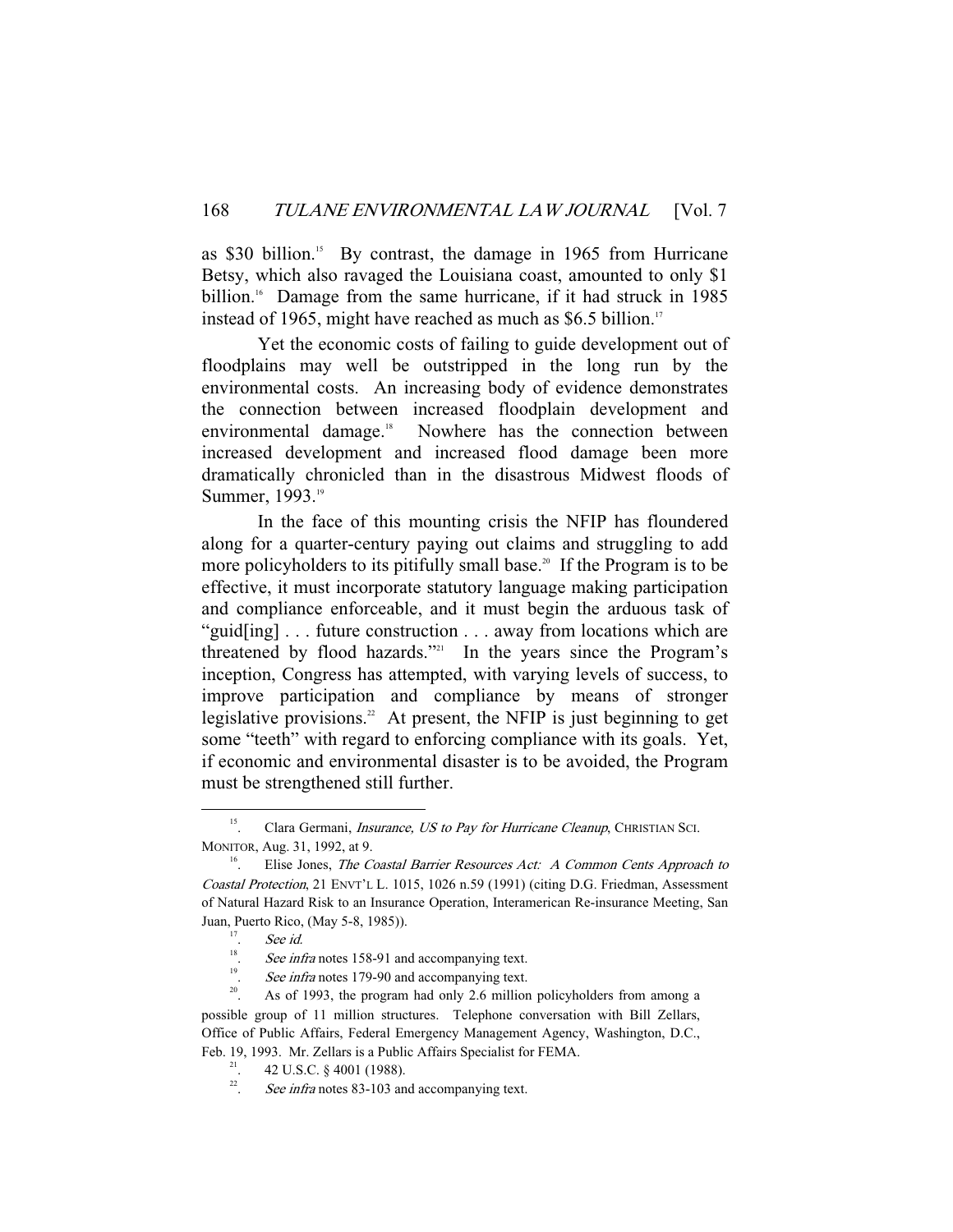This Comment addresses some of the issues that have made the NFIP what it is today, outlines the economic and environmental consequences of non-compliance with the Program, and examines the latest congressional attempts to put the NFIP on track. Part II briefly traces the history and development of the NFIP. Part III details the judicial decisions that have most affected compliance with the Program. Part IV outlines the early congressional response to these judicial decisions. Part V examines the economic and environmental consequences of the Program as it is currently implemented and details the current congressional efforts at reform. Finally, Part VI assesses the probability for passage of the latest proposed amendments and analyzes their probable effectiveness if they are enacted.

## II. DEVELOPMENT OF THE PROGRAM<sup>23</sup>

 Congress first authorized the NFIP through the auspices of the National Flood Insurance Act (NFIA or Act).<sup>24</sup> The NFIP is the implementation tool for the Act.<sup>25</sup> In its original form, the Program provided federally subsidized insurance to residents of flood-prone areas, conditioned on the communities' development of ordinances designed to minimize flood hazards for new construction in flood prone areas.<sup>26</sup>

 Communities were slow to accept this new Program. One year after the Program began, only one community was eligible to receive flood insurance.<sup>27</sup> Congress responded by adding an

<sup>&</sup>lt;sup>23</sup>. Much of the background information on the NFIP for years prior to 1985 is drawn from the comprehensive article by Houck, *supra* note 7.<br><sup>24</sup>. National Flood Insurance Act of 1968, § 1340 (codified as amended at 42

U.S.C. §§ 4001-4129 (1988 & Supp. III 1991)), enacted as part of the Housing and Urban Development Act of 1968, Pub. L. No. 90-448, 82 Stat. 572.<br><sup>25</sup>. The NFIP is administered by the Federal Emergency Management Agency

<sup>(</sup>FEMA). See 42 U.S.C. § 4011(a) (1988) ("[T]he Director of the Federal Emergency Management Agency is authorized to establish and carry out a national flood insurance program.").<br><sup>26</sup>. Houck, *supra* note 7, at 69-70.<br><sup>27</sup>. *LA* (citing Wesse, 8: Ogma, Theory).

<sup>.</sup> Id. (citing Weese & Ooms, The National Flood Insurance Program—Did the Insurance Industry Drop Out?, 31 CPCU J., Dec. 1978, at 192). Thus, the Program encompassed only 16 policyholders in 1969. Bill Zellars, Affordable coverage for 11 million Americans at risk, HAZARD MONTHLY, Feb., 1992, at 8.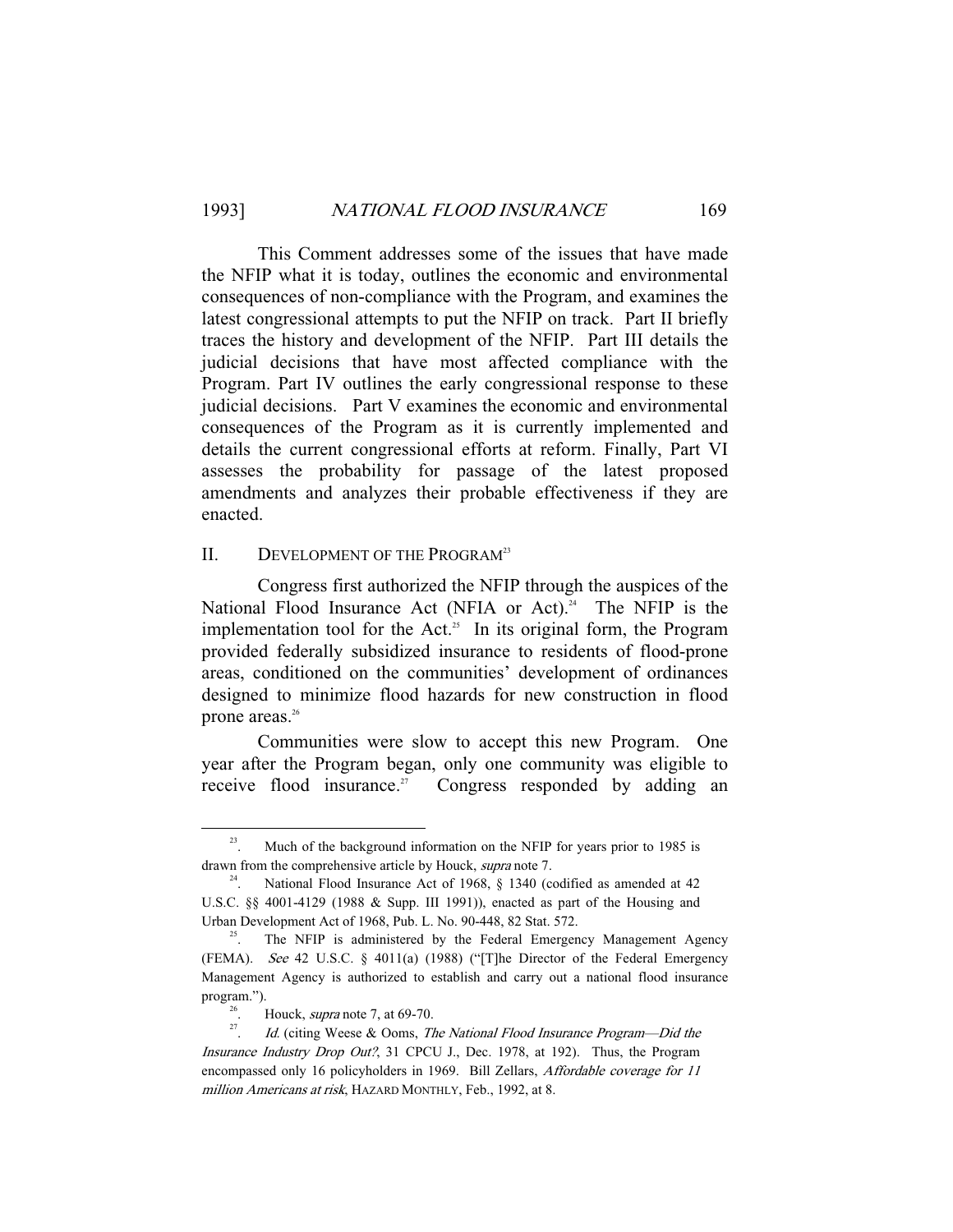"emergency phase" to the Program that enabled communities to join despite their not having promulgated the required local ordinances.<sup>28</sup> This action, too, was relatively ineffective in encouraging community participation in the Program.<sup>29</sup>

 However, the arrival of Hurricane Agnes in June, 1972, spurred Congress to add incentive provisions "deliberately designed to compel participation in the Program."30 Congress increased the allowable limits of insurance, but conditioned federal construction assistance for flood prone areas on the purchase of flood insurance.<sup>31</sup> These new incentives were strong enough to encourage more communities to actively participate in the Program. In the next five years, the number of participating communities increased from less than 2,000 to  $16,000$ .<sup>32</sup> By 1990, "17,000 of the nation's 20,000 flood-prone communities" had entered the Program.<sup>33</sup>

 Even these hopeful-sounding statistics, however, are misleading. Although nearly all the eligible *communities* are now in the Program, fewer than 25 percent of the eligible structures are actually covered by flood policies.<sup>34</sup> Although more than 11 million structures in the United States are eligible for NFIP coverage, only about 2.5 million policies are currently in force.<sup>35</sup> This result is due in large part to the fact that participation in the Program is only

<sup>&</sup>lt;sup>28</sup>. Houck, *supra* note 7, at 70 n.41.<br> *Id.* at 70. Only 1174 community

Id. at 70. Only 1174 communities had joined the Program by June of 1972, and there were fewer than 100,000 policyholders. Id.

<sup>30</sup> Id. at 70-71 (emphasis added). The new provisions were added as part of the Flood Disaster Protection Act of 1973, Pub. L. No. 93-234, 87 Stat. 975 (codified in scattered sections of 42 U.S.C.).  $\frac{31}{1}$ . Houck, *supra* note 7, at 70-71. "Federal assistance" included both direct

federal funding and loans from any federally insured lending institution. See Pub. L. No. 93-234, § 102, 87 Stat. 975, 978 (codified as amended at 42 U.S.C. § 4012a).<br><sup>32</sup>. *Id.* at 71.

<sup>&</sup>lt;sup>33</sup>. Glastris & Ahrens, *supra* note 8, at 31. The number of participating communities is now approximately 18,000. Zellars, *supra* note 27, at 8.<br><sup>34</sup>. Of the nearly 11 million eligible structures, only 2.6 million are actually

covered by policies as of April, 1993. Telephone conversation with Bill Zellars, Office of Public Affairs, Federal Emergency Management Agency, Washington, D.C., Feb. 19, 1993.<br> $35.$  Zellars, *supra* note 27, at 8.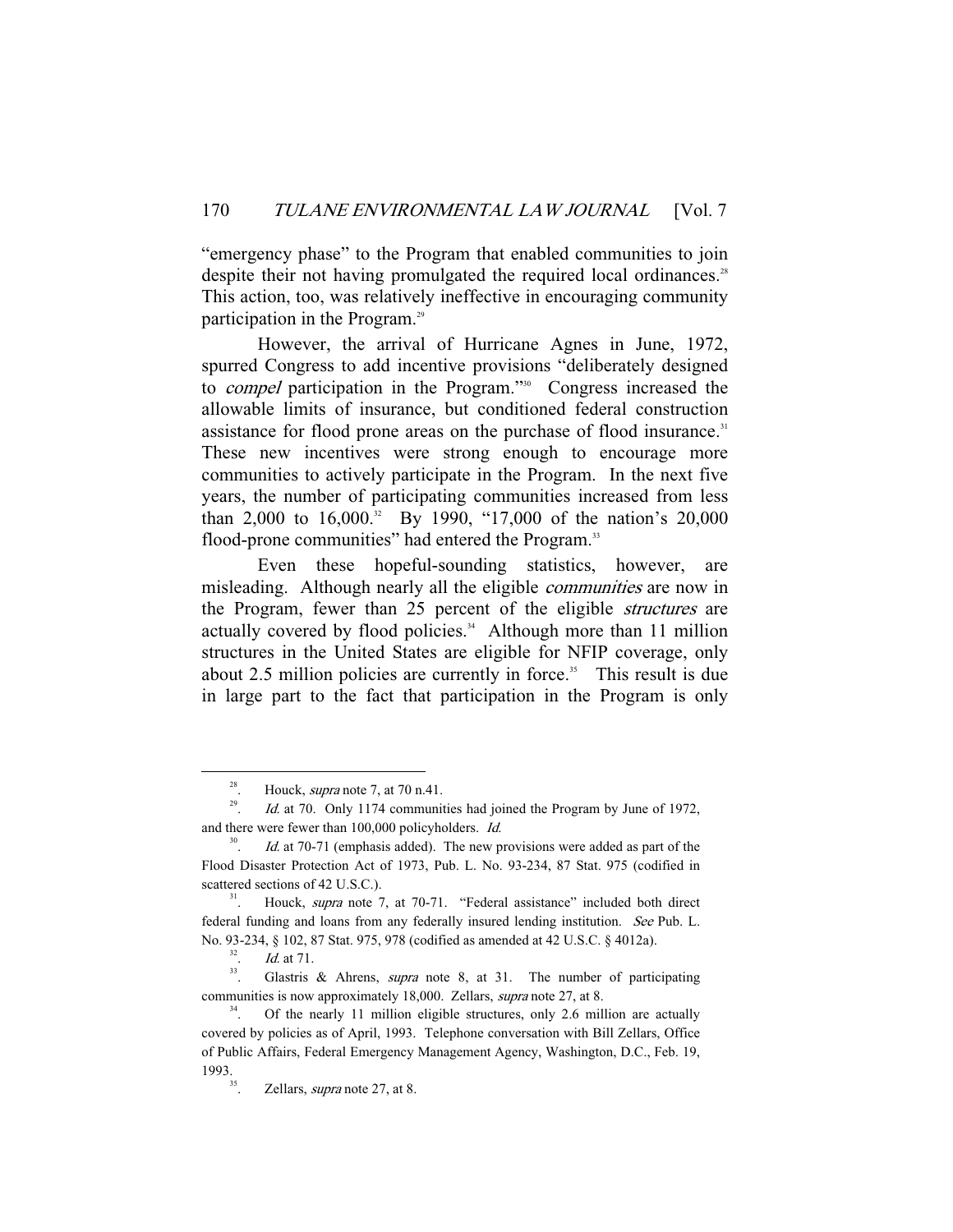encouraged; it is not mandated.<sup>36</sup> The lack of forced participation is compounded by the fact that flood insurance is a "tough sell."<sup>377</sup> Homeowners simply do not want the insurance, even if they have been flood victims in the past.<sup>38</sup> Further, "the NFIP requires only a five-day waiting period between the purchase of coverage and its effective date," thus allowing property owners to "track" approaching floodwaters and purchase insurance at the last minute.<sup>39</sup>

 In its 1973 amendments to the Program, Congress explicitly recognized the difficulty of imposing flood insurance on reluctant communities and property owners. The amendments, therefore, sought to compel increased participation.<sup>40</sup> Under the revised version of the Program, no federal construction assistance could be obtained in flood-prone areas unless the borrower also purchased flood insurance.41 This requirement forced communities to participate in the Program as well.<sup>42</sup> The amendments, however, were met with some criticism<sup>43</sup> and, as discussed *infra*,<sup>44</sup> a constitutional challenge.

## III. THE JUDICIAL DECISIONS

 When Congress amended the NFIA to require the purchase of flood insurance as a condition of receiving federal construction

 <sup>36</sup> See 42 U.S.C  $\S$  4011(a) (1988) (stating that the FEMA shall establish a national flood insurance program that "will enable interested persons to purchase insurance against loss" (emphasis added)).

See Robert Ross, Jr., Apathy Makes Flood Insurance Tough Sell, NAT'L UNDERWRITER PROP. & CASUALTY/RISK & BENEFITS MGMT. EDITION, Apr. 25, 1988, at  $80.$ <sub>38</sub>

 $\int_{39}^{38}$ . See id.

<sup>39.</sup> Colleen Mulcahy, Floods Test Risk Management Planning, NAT'L UNDERWRITER PROP. & CASUALTY/RISK & BENEFITS MGMT. EDITION, Aug. 23, 1993, at 1.

See supra notes 30-31 and accompanying text. In the Senate report on the amendments, Congress noted that "without mandating provisions to bring about [participation], no real accomplishment could be expected." S. REP. No. 583, 93rd Cong., 1st Sess. (1973), reprinted in 1973 U.S.C.C.A.N. 3217, 3220. See also Houck, supra note 7, at 71.

<sup>&</sup>lt;sup>41</sup>. See 42 U.S.C. § 4012a (1988).<br><sup>42</sup>. Houck, *supra* note 7, at 71.<br><sup>43</sup>. See a.g. Barry J. Muses, The

See, e.g., Barry L. Myers, The Flood Disaster Protection Act of 1973, 13 AM.

BUS. L.J. 315, 316 (1976) (arguing that the encouragement aspect of the program had been subverted to one of "requirement.")

See infra notes 45-49 and accompanying text.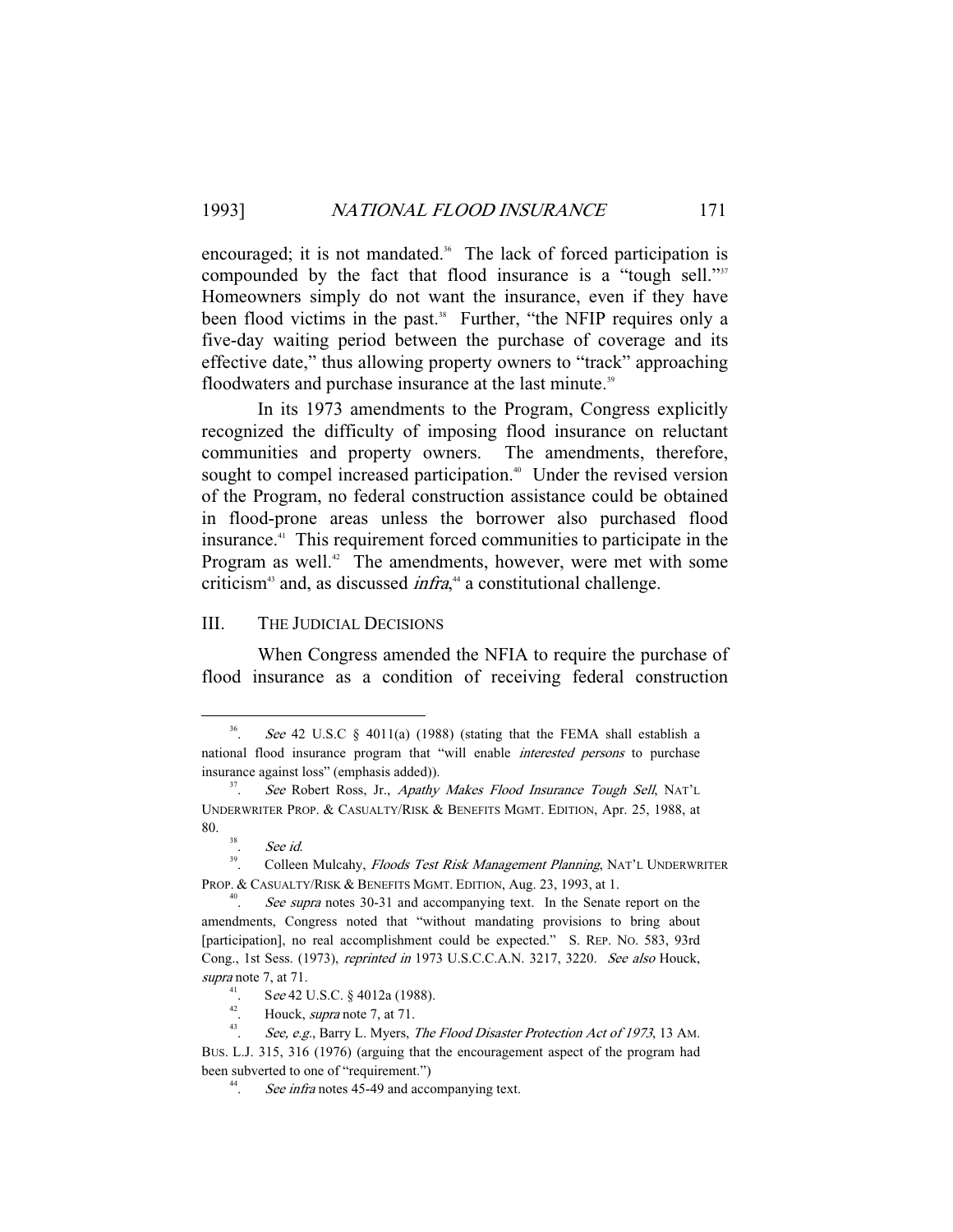assistance, a group of property owners, along with several state and local governments, responded with a lawsuit attacking the constitutionality of the Act.<sup>45</sup> In Texas Landowner's Rights Association v. Harris, a federal district court considered and rejected plaintiffs' claims that the Program violated their rights under the Fifth and Fourteenth amendments.<sup>46</sup> Plaintiffs alleged, *inter alia*, that the denial of federal funding and assistance to communities and individuals who did not participate in the Program effected a taking of their property without just compensation.<sup>47</sup> The court found, instead, that participation in the Program was voluntary, rather than mandatory and, therefore, no taking had occurred.<sup>48</sup> Although the court's decision ensured the viability of the Program, the finding of voluntary participation was to be a mixed blessing at best. In short, the voluntary nature of the NFIP meant that the federal government could not use the Program to directly interfere with local floodplain zoning. $49$ 

In 1983, the Third Circuit Court of Appeals decided *Cape* May Greene v. Warren,<sup>50</sup> a case which solidified the NFIP's "encouragement rather than mandate" status and effectively cut off collateral federal intervention in local floodplain zoning. In Cape May, the EPA had conditioned a grant of construction funds for a sewage treatment plant on the community's agreement not to permit any hookups to proposed new homes in the flood-prone community.<sup>51</sup> The plant was supposed to serve the seaside community of Cape May City, New Jersey.<sup>52</sup> The state's coastal management plan generally discouraged development in flood-hazard areas, $53$  but the state Department of Environmental Protection issued a construction permit

 <sup>45.</sup> Texas Landowners Rights Ass'n v. Harris, 453 F. Supp. 1025, 1027 (D.D.C. 1978), aff'd, 598 F.2d 311 (D.C. Cir. 1979), cert. denied, 444 U.S. 927 (1979). Plaintiffs were "the state of Missouri, 40 political subdivisions in 12 states, and 30 individual landowners and associations of landowners within federally designated flood zones." Id.

<sup>46</sup> <sup>46</sup>. *Id.* at 1026-27.

<sup>.</sup> Id.

<sup>48</sup> Id. at 1032.

<sup>&</sup>lt;sup>49</sup>. See infra notes 61-81 and accompanying text.<br><sup>50</sup>. 698 F.2d 179 (3rd Cir. 1983).

<sup>51</sup>

<sup>&</sup>lt;sup>51</sup>. *Id.* at 181.<br><sup>52</sup>. The Cape May region is bordered by the Atlantic Ocean on the east and south, by Delaware Bay on the west, and by Cape May Harbor on the north. Id.

Id. at 191.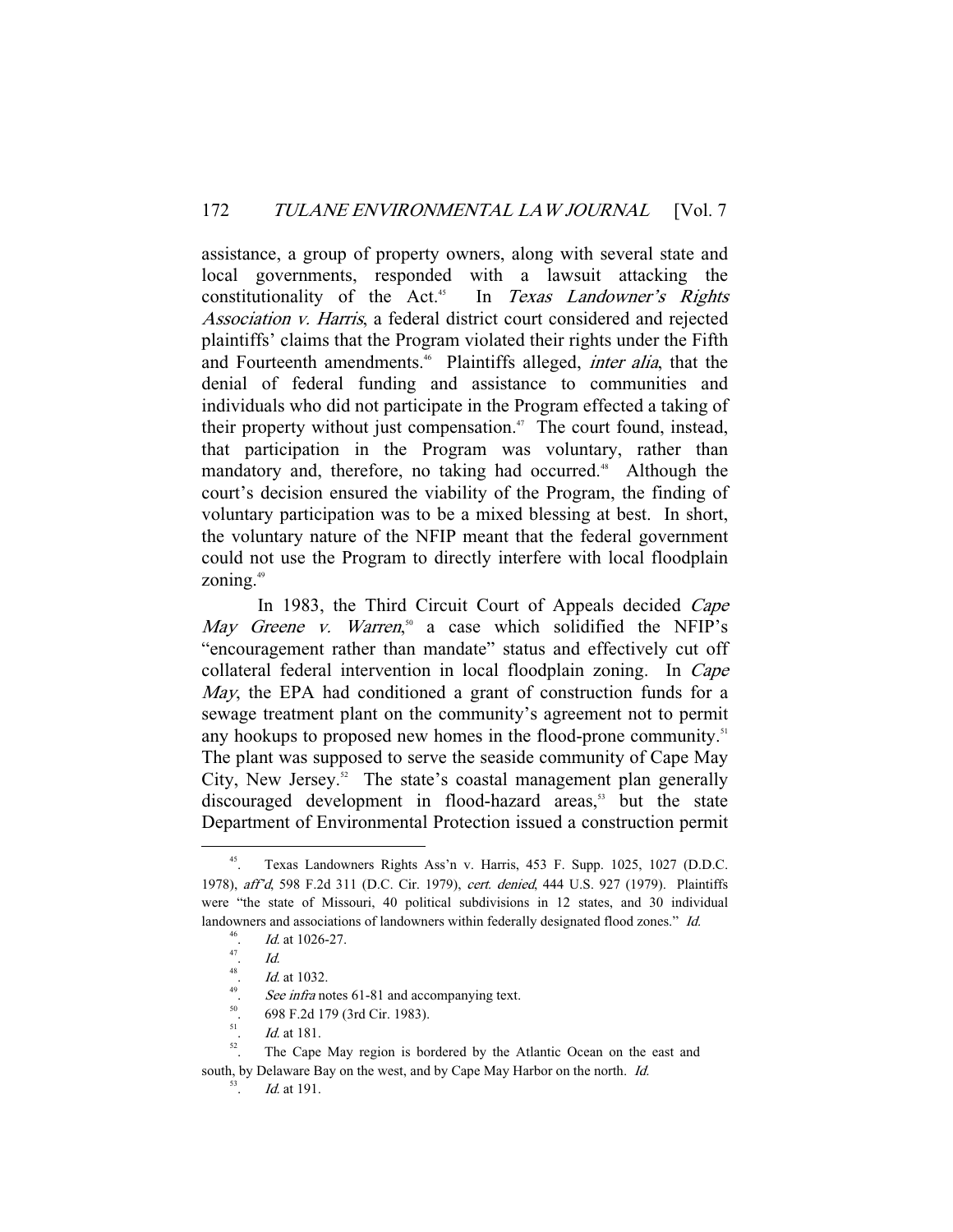as an exception,<sup>54</sup> based on its finding that "all structures would be elevated one foot above base flood level and would not increase flood damage potential by obstructing flood waters."<sup>55</sup> EPA denied the sewage plant's construction permit.<sup>56</sup> The court found EPA's action to be arbitrary and capricious, $\sigma$  in part because EPA was "using its power . . . to accomplish matters not included in<sup>158</sup> its authority under the Clean Water Act—namely, guiding new construction away from flood prone areas, as per the second goal of the NFIP. The court also placed heavy emphasis on the fact that "the approach" of the Coastal Zone Management Act,<sup>59</sup> on which EPA based its decision, "is one of encouragement, rather than mandate."<sup>60</sup>

 In Mid-America Nat'l Bank of Chicago v. First Savings & *Loan Ass'n of South Holland*,<sup>61</sup> a small group of home buyers<sup>62</sup> sued their mortgage lenders, alleging that the lenders had violated section 4104a of the NFIP by failing to inform them of the flood risk associated with their homes.<sup>63</sup> The plaintiffs also alleged that the lenders had violated section 4012a(b) of the NFIP by failing to require purchase of flood insurance as a condition of making the home loans.<sup>64</sup> The defendant lenders moved to dismiss the case for

58

<sup>58</sup>. *Id.* at 187.<br>
<sup>59</sup>. 16 U.S.C. §§ 1451-64 (1988 & Supp. IV 1992).<br>  $\frac{60}{25}$  Cana May 608 E 24 at 187.

<sup>61</sup>. Cape May, 698 F.2d at 187.<br><sup>61</sup>. 737 F.2d 638 (7th Cir. 1984), *cert. denied*, 469 U.S. 1160 (1985).<br><sup>62</sup>. The group comprised five married couples suing on behalf of themselves and

as a class. See Mid-America Bank, 737 F.2d at 639.

See 42 U.S.C. § 4104a (1988). This section states that

[each] Federal instrumentality responsible for the supervision, approval, regulation, or insuring of banks, savings and loan associations, or similar institutions shall . . . require such institutions, as a condition of making, increasing, extending, or renewing . . . any loan secured by improved real estate or a mobile home [and which is or will be located in a designated flood-prone area] to notify the purchaser or lessee . . . of such special flood hazards, in writing, a reasonable period in advance of the signing of the purchase agreement, or other documents involved in the transaction.

 $\int d^{2}$ 

See 42 U.S.C.  $\&$  4012a(b) (1988). This section requires that

<sup>&</sup>lt;sup>54</sup>. *Id.* at 181.<br><sup>55</sup>. *Id.* at 192.<br>*57 Id.* at 182.

 $\frac{57}{10}$ .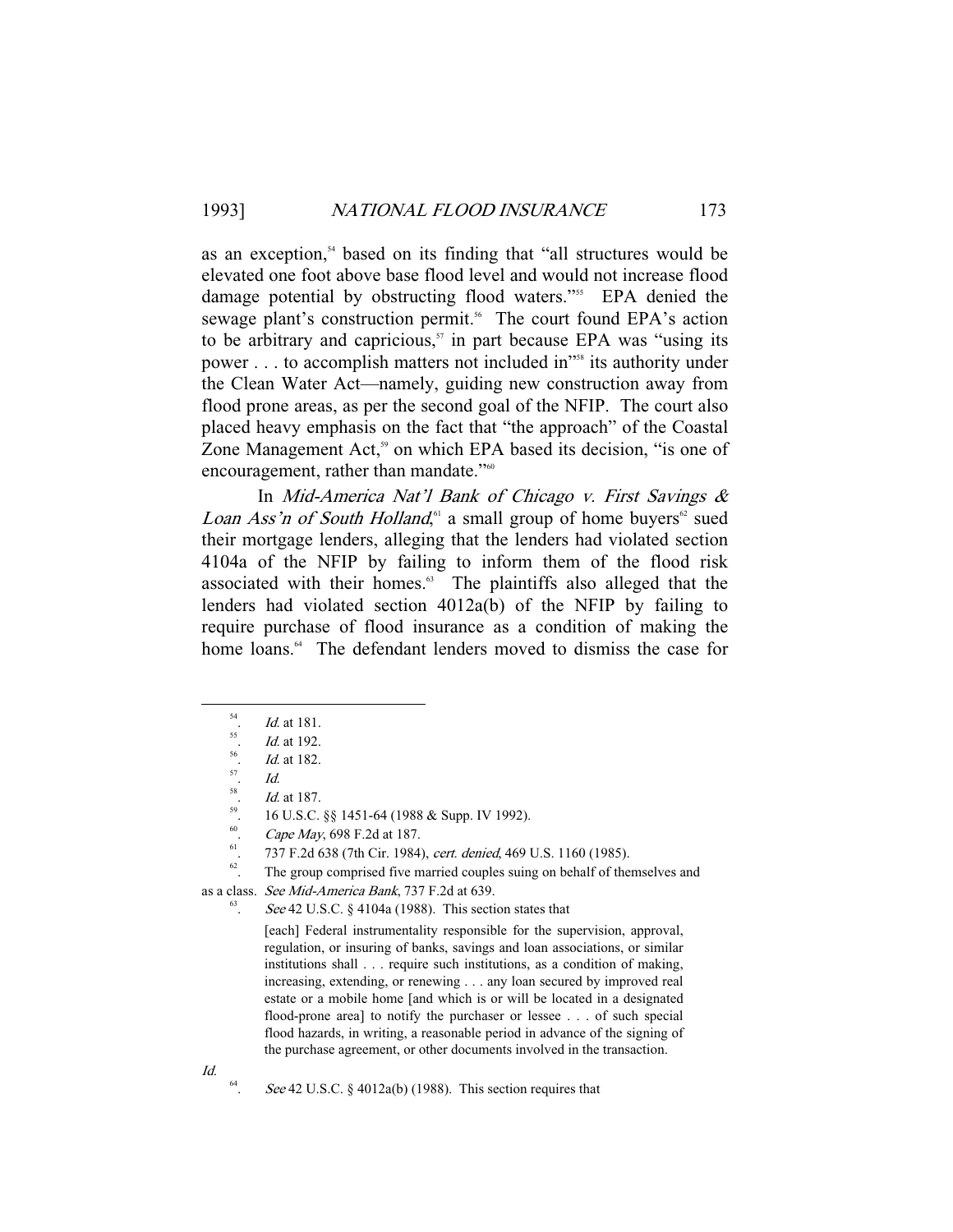lack of standing.<sup>65</sup> Defendants based their dismissal request on the theory that "no implied right of action exists under the Flood Program which would allow borrowers to sue their mortgage lenders."<sup>66</sup> The district court granted the motion and plaintiffs appealed. The Seventh Circuit, relying on the test articulated by the U.S. Supreme Court in Cort v. Ash, $\sigma$  affirmed and found that the two named sections of the NFIP do not give rise to an implied right of action by borrowers against their lenders.<sup>68</sup> Thus, the Seventh Circuit's decision in Mid-America Bank further eroded opportunities for enforcing NFIP guidelines and foreshadowed the Fifth Circuit's holding in United States v. Parish St. Bernard.<sup>69</sup>

Finally, in 1985, the Fifth Circuit Court of Appeals<sup>70</sup> turned away the federal government's direct attack on local community noncompliance. In *United States v. Parish of St. Bernard*,<sup>*n*</sup> the United

-

 $\frac{66}{67}$ . *Id.* 

67. 422 U.S. 66 (1975). Cort v. Ash put forth a four part test to determine whether an implied right of action exists: "(1) whether the plaintiff is a member of the class for whose 'especial benefit' the statute was passed; (2) whether there is any indication of legislative intent, explicit or implicit, either to create a private right of action or to deny one; (3) whether a private right is consistent with the underlying purposes of the legislative scheme; and (4) whether the claim is one traditionally assigned to state law so that it would be inappropriate to infer a claim based on federal law." Mid-America Bank, 737 F.2d at 639 (citing Cort v. Ash, 422 U.S. at 78).

Mid-America Bank, 737 F.2d at 640. In making their decision, the Seventh Circuit followed the guidance of essentially similar decisions in the Fourth, Fifth, and Eighth Circuits. Id. See Hofbauer v. Northwest National Bank of Rochester, 700 F.2d 1197 (8th Cir. 1983); Arvai v. First Federal Savings & Loan Association, 698 F.2d 683 (4th Cir. 1983); Till v. Unifirst Federal Savings & Loan Association, 653 F.2d 152 (5th Cir. 1981).<br><sup>69</sup>. 756 F.2d 1116 (5th Cir. 1985), *cert. denied*, 474 U.S. 1070 (1986).<br><sup>70</sup>. For a complete analysis of the Fifth Circuit decision and those of the lower

courts, see Houck, *supra* note 7, at 142-56.<br><sup>71</sup>. 756 F.2d 1116 (5th Cir. 1985), *cert. denied*, 474 U.S. 1070 (1986).

<sup>[</sup>e]ach federal instrumentality responsible for the supervision, approval, regulation, or insuring of banks, savings and loan associations, or similar institutions shall . . . direct such institutions not to make, increase, extend, or renew . . . any loan secured by improved real estate or a mobile home located or to be located [in a designated flood-prone area where flood insurance is available] unless the building or mobile home . . . securing such loan is covered for the term of the loan by flood insurance.

Id.

<sup>65</sup> Mid-America Bank, 737 F.2d at 639.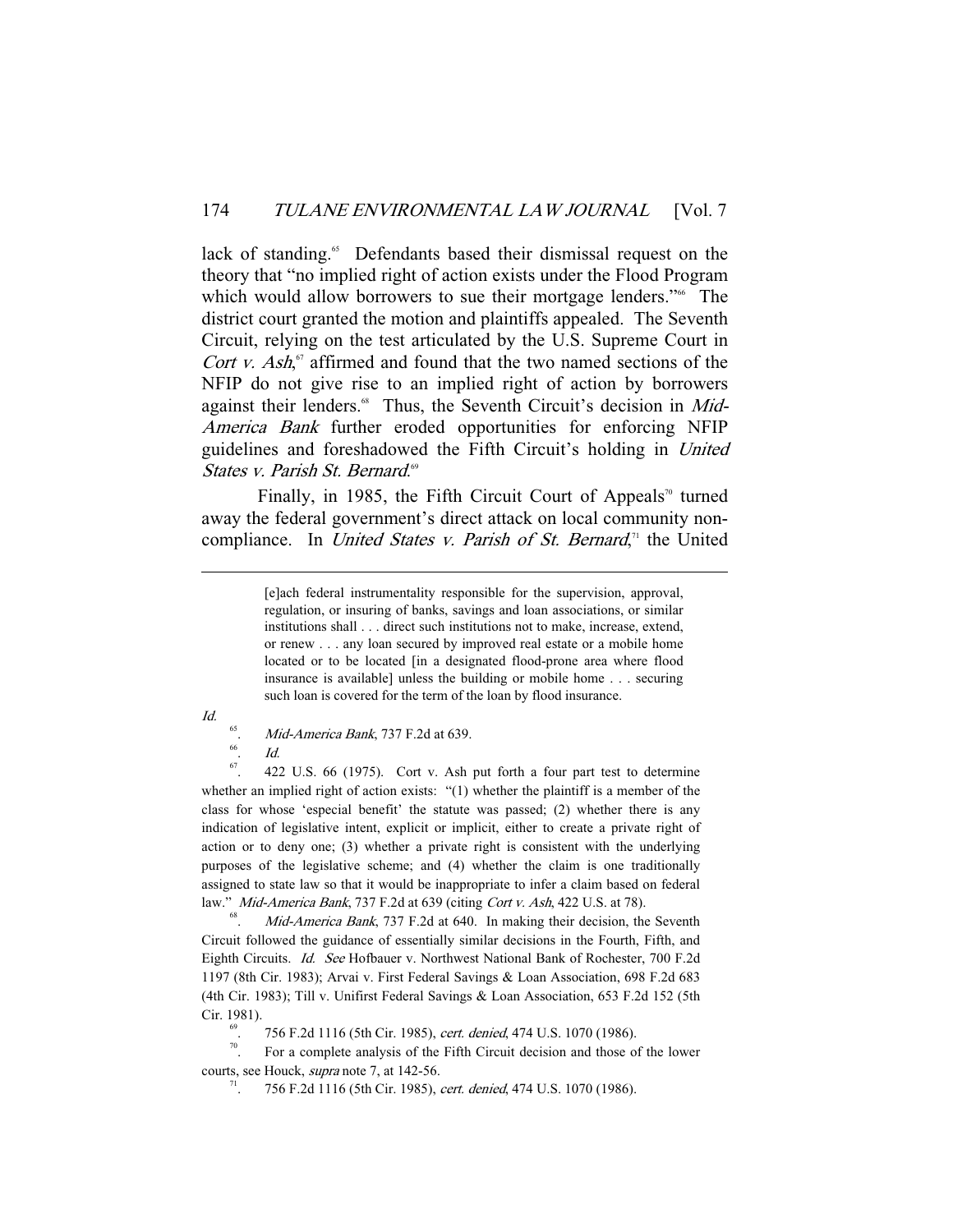States<sup> $2$ </sup> alleged that local communities<sup> $2$ </sup> had violated "their contractual and regulatory obligations to adopt and enforce flood control measures consistent with the parishes' participation in the NFIP."<sup>4</sup> The court entertained three government causes of action: an implied right of action under the NFIA, a claim in contract, and a government right of subrogation to its insured's claims.<sup>75</sup> Relying on *Cort v. Ash* as did the Seventh Circuit in Mid-America Bank, the court found that the NFIA did not give the government an implied right of action.<sup>76</sup> The court also denied the government's contract claim, reasoning that Congress "failed to make clear in either the statute or regulations that participation in the NFIP created a contract."<sup>77</sup> The court upheld the government's subrogation right, however, finding that the right was "within the framework contemplated by Congress."<sup>78</sup> In dictum, the court also implied that in certain "very narrow" circumstances, the government might have a direct action against communities for fraud. $79$ 

The court's decision in *Parish of St. Bernard* left the federal government with only two avenues for enforcement, both of which seem destined for oblivion. The subrogation action is both difficult to

 <sup>72</sup> Id. at 1119. The plaintiffs were the Federal Emergency Management Agency (FEMA) and the Federal Insurance Administrator (FIA), and the present and former administrators of the NFIP.<br><sup>73</sup>. The government originally filed suit against "Jefferson Parish, St. Bernard

Parish, several local agencies including police juries and levee districts, and a number of private developers, contractors, engineers, and surveyors." Houck, *supra* note 7, at 143. The claims against the private parties were eventually dropped. *Id.* at 143 n.474.

<sup>&</sup>lt;sup>74</sup>. *Parish of St. Bernard*, 756 F.2d at 1119.

 $\frac{75}{76}$ . *Id.* at 1121-24.

 $\frac{76}{77}$  *Id.* at 1121-23.

 $Id$  at 1121. The Court based its denial of the contract claim on Pennhurst State School v. Halderman, 451 U.S. 1, 17 (1981) (No contract arises between federal and state government where the state government "is unaware of the conditions or is unable to ascertain what is expected of it.").<br><sup>78</sup>. U.S. v. Parish of St. Bernard, 756 F.2d at 1126. Subrogation occurs when the

person entitled to pursue a lawful claim assigns that right to a third party. See BLACK'S LAW DICTIONARY 1427 (6th ed. 1991). In the insurance context, "[i]nsurance companies ... generally have the right to step into the shoes of the party whom they compensate and sue any party whom the compensated party could have sued." Id.

<sup>79</sup> . Id. at 1128.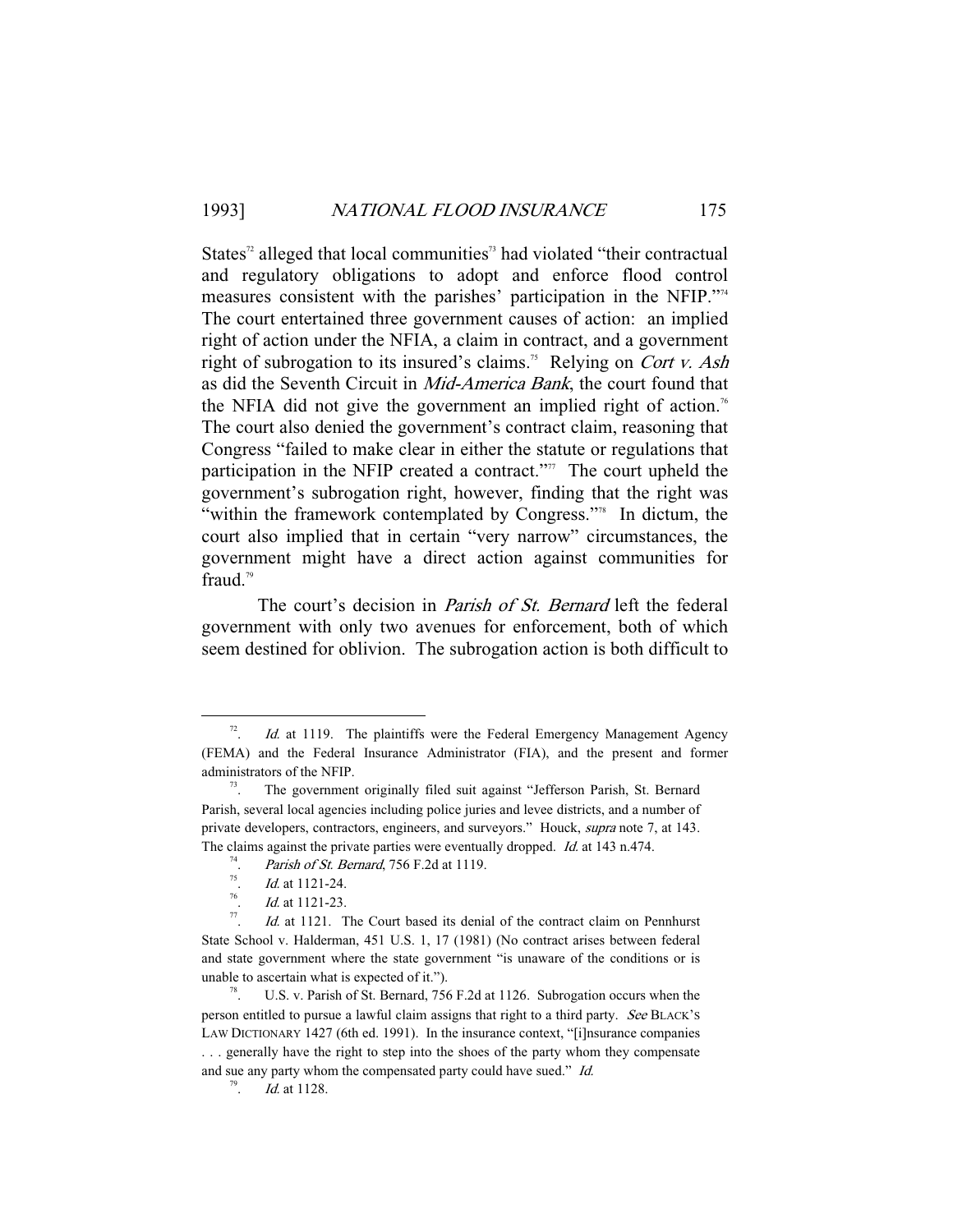maintain and economically unworthy of pursuit.<sup>80</sup> The action for fraud "may turn out to be no less difficult to prove," and is, in any case, limited to property owned and insured by the community, which again leaves little worth pursuing.<sup>81</sup> No further cases have been brought on the grounds advanced in Parish of St. Bernard.

Thus, the court's decision in *Parish of St. Bernard* effectively placed the final nail in the government's enforcement coffin. Texas Landowners affirmed the constitutionality of the NFIP, but it did so at the cost of paving the way for later decisions denying any private right of action. The decision in Cape May Greene precluded collateral enforcement of the NFIP's goal of guiding new development away from floodplains. Mid-America National Bank and its related jurisprudence<sup>82</sup> effectively cut off actions brought by affected borrowers against recalcitrant lenders. Finally, Parish of St. Bernard denied the federal government any direct action against noncomplying communities in all but the most narrow circumstances. These decisions set the stage for Congress to apply more "stick" in order to make the "carrot" more acceptable.

# IV. THE EARLY CONGRESSIONAL RESPONSE

 In 1988, Congress enacted a provision designed to encourage enforcement of the NFIP goal of guiding development away from flood-prone areas. It authorized the Federal Emergency Management Agency (FEMA) to provide funds for removal of threatened or damaged structures from erosion-hazard areas.<sup>83</sup> The measure provided funds for relocation or demolition of structures which were covered by flood insurance and which had been damaged either substantially or repetitively.<sup>84</sup> This section was similar to  $\S$  1362

<sup>&</sup>lt;sup>80</sup>. Houck, *supra* note 7, at 156. The government would not only have to prove negligence and causation on the part of the parish, but would also have to come up with enough individual claimants to make the recovery from such a suit worth pursuing. See id.

<sup>81</sup> . Id.

<sup>82</sup>

<sup>&</sup>lt;sup>82</sup>. See supra note 68.<br><sup>83</sup>. 42 U.S.C. § 4013(c) (1988).<br><sup>84</sup>. To be elimble a structure by

To be eligible, a structure had to covered by flood insurance and meet at least one of the following: damages equal to 25 percent or more of its value at least three times in five years; single occurrence damage of 50 percent or more of its value; or be declared irreparably damaged due to the strictures imposed by another ordinance or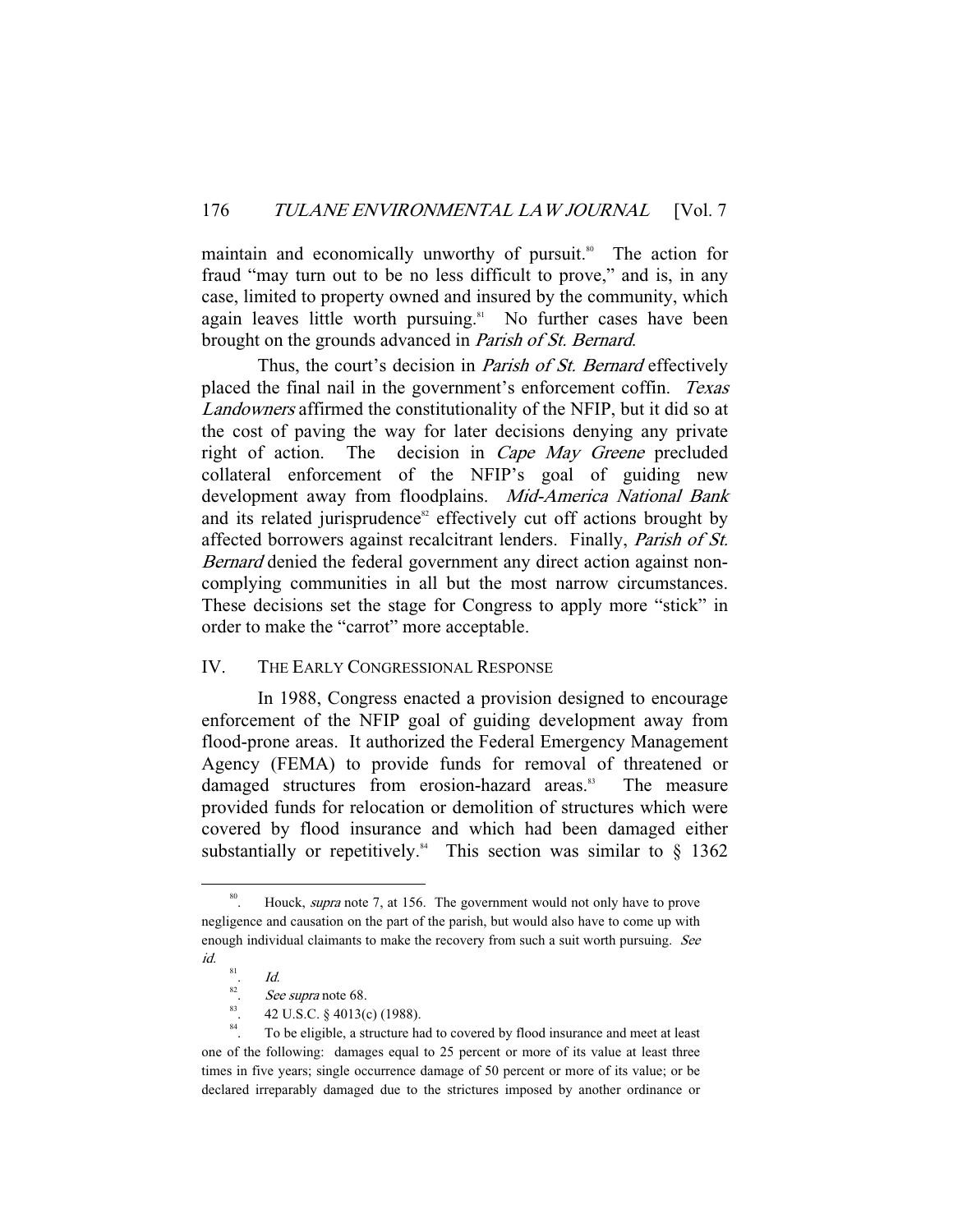(enacted in 1980), which authorized FEMA to purchase flood-insured properties that had sustained heavy or repetitive flood damages.<sup>85</sup>

 From 1980 to 1988, FEMA purchased 1257 such properties at a total cost of \$36 million.<sup>86</sup> The new section  $(1306(c))$ , however, "has not functioned as envisioned or intended."<sup>87</sup> Congress found that there was a clear preference among property owners to opt for demolition, rather than relocation. This choice was "more costly than relocating structures."<sup>88</sup> Additionally, it became obvious to Congress that greater participation in the Program was necessary if it was to survive,<sup>89</sup> and that the lion's share of claim losses were being paid to repeat claimants.<sup>90</sup> Clearly, the Program needed to be reworked if its goals were to be met.

 Consequently, when the Program came up for reauthorization in 1991, the House overwhelmingly passed a bill<sup>91</sup> designed not only to increase participation and compliance, but also to provide some enforcement provisions for the federal government to employ. First, House Bill 1236 would have broadened the scope of lending institutions that were prohibited from making or renewing loans on structures not covered by flood insurance. $\degree$  The proposed new coverage would have prohibited any lending institution, not just federal loan agencies or federally insured banks, from making or renewing such loans.<sup>93</sup> This measure would "result in a more

-

*Id.*  $\S$  2(17). Congress found that repeat claims involved only 2 percent of the total insured properties, but accounted for 32 percent of the total losses. Id.

91 Id. The bill passed 338-18. It also included sweeping changes in its mitigation provisions and raised the level of insurance available. See Millemann, supra note 3, at 12A.<br>
<sup>92</sup>. *Id.* § 201. The provision was not retroactive. *See* § 201(b)(1).

 $\frac{93}{2}$ . The current legislation only covers lending institutions that are subject to federal "supervision, approval, regulation, or insur[ance]." See 42 U.S.C. § 4012a(b) (1988). The proposed legislation provided in addition that "[t]he Secretary of Housing and Urban

regulation. Significantly, the criterion most often used by FEMA was that of repetitive damage. GENERAL ACCOUNTING OFFICE GAO/RCED-88-155FS, FLOOD INSURANCE: STATISTICS ON THE NATIONAL FLOOD INSURANCE PROGRAM, 1988, at 15 [hereinafter GAO STATISTICAL REPORT].<br><sup>85</sup>. 42 U.S.C. § 4103 (1988).

<sup>&</sup>lt;sup>86</sup>. GAO STATISTICAL REPORT, *supra* note 84, at 15.<br><sup>87</sup>. H.R. 1236, 102nd Cong., 1st Sess. § 2(23).

<sup>88</sup>  $\frac{1}{89}$ . Id.<br>See

<sup>&</sup>lt;sup>89</sup>. See id. § 2.<br><sup>90</sup> *Id.* 8. 2(17)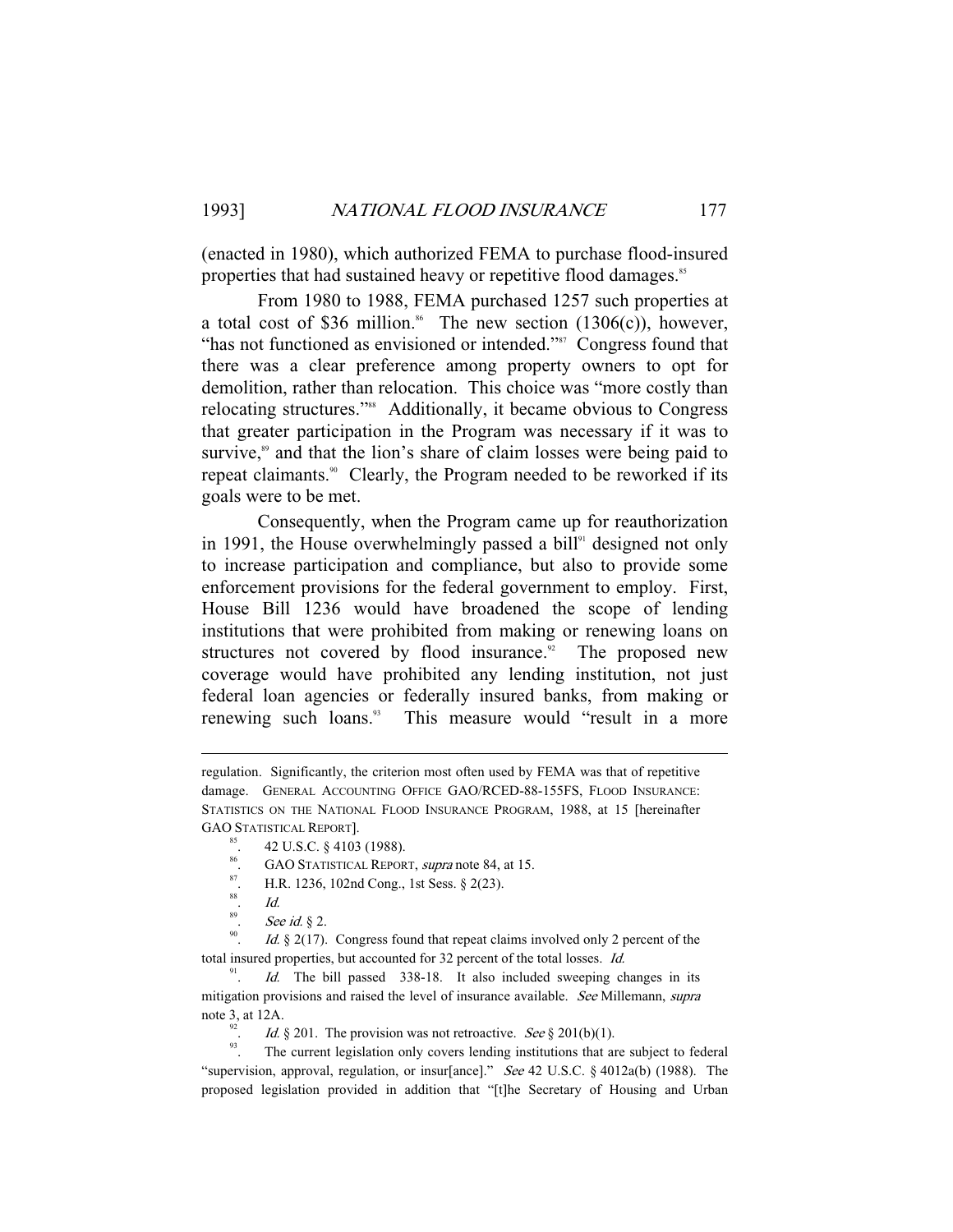comprehensive flood-risk insurance Program."94 Yet this provision, by itself, would certainly not be enough to make any significant change since, up to this point, there was no way to enforce any of the Program's provisions, other than through suspension. The goal, however, was increased participation, not suspension. Thus, some means of enforcement was needed.

 Congress therefore included the second important new provision, "section 204."<sup>95</sup> This new section provided, for the first time, specific penalties for non-compliance with the NFIP. mandated a fine of "not more than \$350" per violation for any lending institution that followed "a pattern or practice" of not notifying real estate buyers of flood risk and/or not requiring flood insurance on those structures which were at risk.<sup>96</sup> For those areas at critical risk, the "hazardous, eroding portions of the nation's shores,"97 the bill would provide no federal insurance at all.<sup>98</sup> The bill would not have prohibited development, an action which could leave the government open to 5th amendment "taking" claims;<sup>99</sup> rather, development would simply have to proceed without federally subsidized insurance.<sup>100</sup>

 A counterpart bill to House Bill 1236 was introduced in the Senate in August, 1991.<sup>101</sup> However, it was soundly defeated, largely on the strength of lobbying by the National Association of

-

<sup>97</sup>. Millemann, *supra* note 3, at 12A.<br><sup>98</sup>. H.R. 62, 103d Cong., 1st Sess. § 404 (1993).<br>Several recent Suprame Court cases have on

Several recent Supreme Court cases have opened the door to "taking" claims based on local "no-build" regulations. See, e.g., Lucas v. South Carolina Coastal Council, \_\_ U.S.\_\_, 112 S. Ct. 2886 (1992); First English Evangelical Lutheran Church of Glendale v. County of Los Angeles, California, 482 U.S. 304 (1987); Nollan v. California Coastal Commission, 483 U.S. 825 (1987).<br><sup>100</sup>. H.R 1236 § 1368(j).<br>See Millemann, *sunta* note 3, at 12 A

Development . . . shall by regulation direct that any other lending institution may not make, increase, extend, or renew any loan secured by improved real estate or a mobile home located or to be located in an area . . . having special flood hazards and in which flood insurance has been made available." H.R. 1236,  $\S$  202(a) (emphasis added).

<sup>&</sup>lt;sup>94</sup>. *Id.* § 2(8).

 $\frac{^{95}}{^{96}}$ . *Id.* § 204.

 $\frac{96}{97}$ . *Id.* 

<sup>.</sup> See Millemann, supra note 3, at 12A.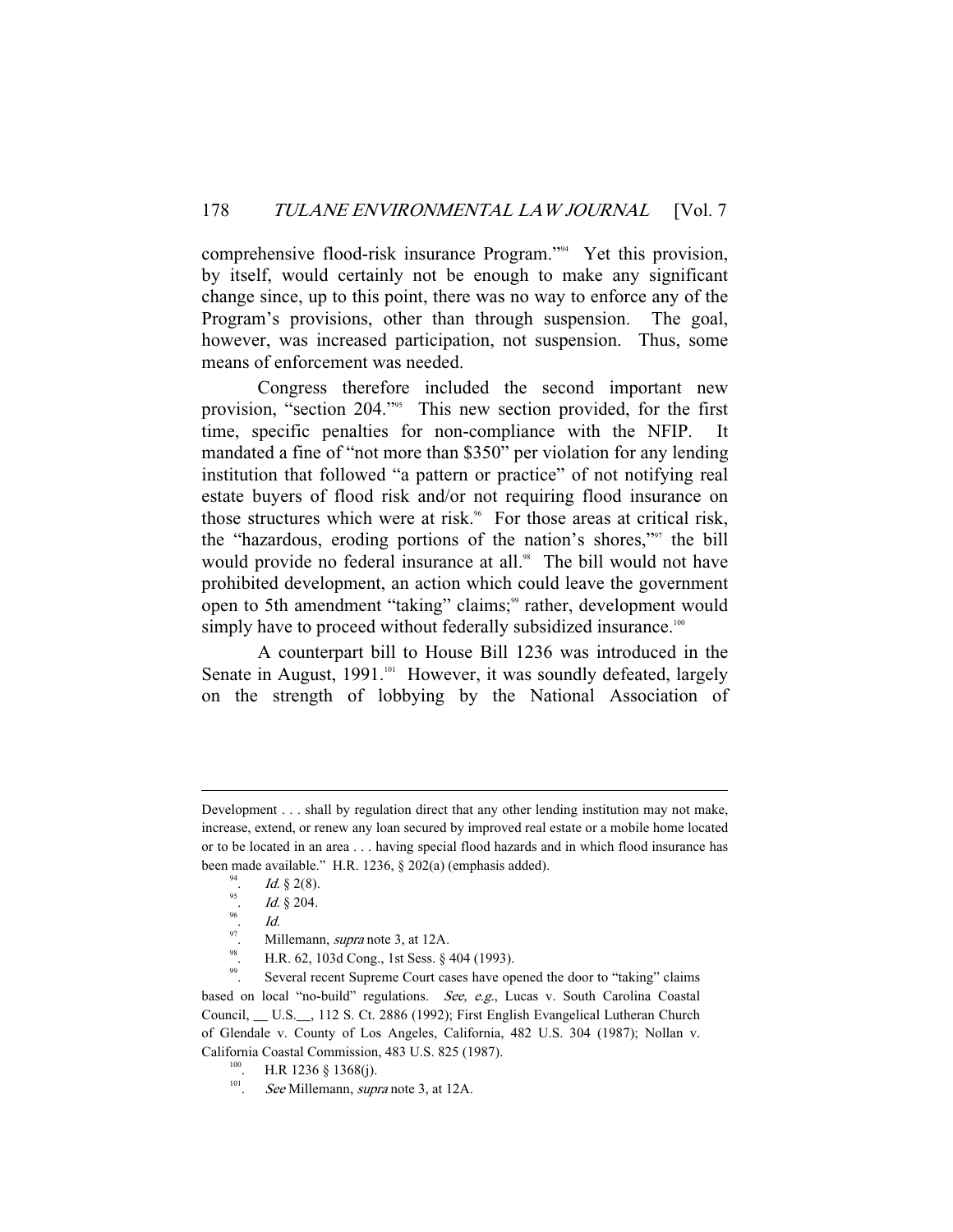Homebuilders and the National Association of Realtors.<sup>102</sup> A compromise bill introduced in June, 1992, also met with defeat.103

#### V. CURRENT CONGRESSIONAL EFFORTS

 Facing reauthorization again in 1993-94, the NFIP continues its quest for compliance and participation. Three different bills were introduced from January to September, 1993. Each bill has addressed the NFIP's low participation level and increased floodplain development, albeit in different manners.

 On January 5, 1993, Representative Doug Bereuter (R.- Neb.) introduced another bill to amend the Program.<sup>104</sup> However, Bereuter's bill was "[e]ssentially a resubmission of [H.R. 1236]."<sup>105</sup> It reintroduced the provision for fines,<sup>106</sup> the provision for including all lending institutions under the Program's umbrella, $107$  and the provision for prohibiting any new insurance to be written for areas of critical concern.<sup>108</sup> Bereuter's bill would also have repealed section 1306(c) (the section providing funds for relocation or demolition of threatened structures).<sup>109</sup> In its place, the proposed bill offered new mitigation provisions designed to force homeowners to retreat from areas subject to high erosion hazards.<sup>110</sup> Under the Bereuter bill, "[r]elocation of erosion-prone buildings [was] required if cost

 <sup>102</sup> . Id.

<sup>103</sup> See Michael Grunwald, Flood Insurance Fight Heads For a 2nd Round,

BOSTON GLOBE, June 27, 1993, at 1.<br><sup>104</sup>. H.R. 62, 103d Cong., 1st Sess. (1993).<br><sup>105</sup>. Christopher B. Daly, *Federal Flood Insurance Seen by Critics as All Wet*; Program Called "Subsidized Housing" for Rich, WASH. POST, Feb. 18, 1993, at A3. The congressional findings still showed the same \$400 million reserve and participation level of 1.7 million households as the 1991 bill. Current figures should have shown an approximate \$18 million deficit and participation of 2.6 million. See supra note 20 & infra note 117. Thus, the congressional findings section clearly indicated that the Bereuter amendments were substantially the same as the 1991 bill. *See* H.R. 62 § 2.<br><sup>106</sup>. H.R. 62 § 204.<br><sup>107</sup>. H.R. 200.

<sup>&</sup>lt;sup>107</sup>. *Id.* § 202.<br><sup>108</sup> *Id.* § 404

<sup>&</sup>lt;sup>108</sup>. *Id.* § 404.

<sup>&</sup>lt;sup>109</sup>. *Id.* § 402.

<sup>.</sup> Id. § 403.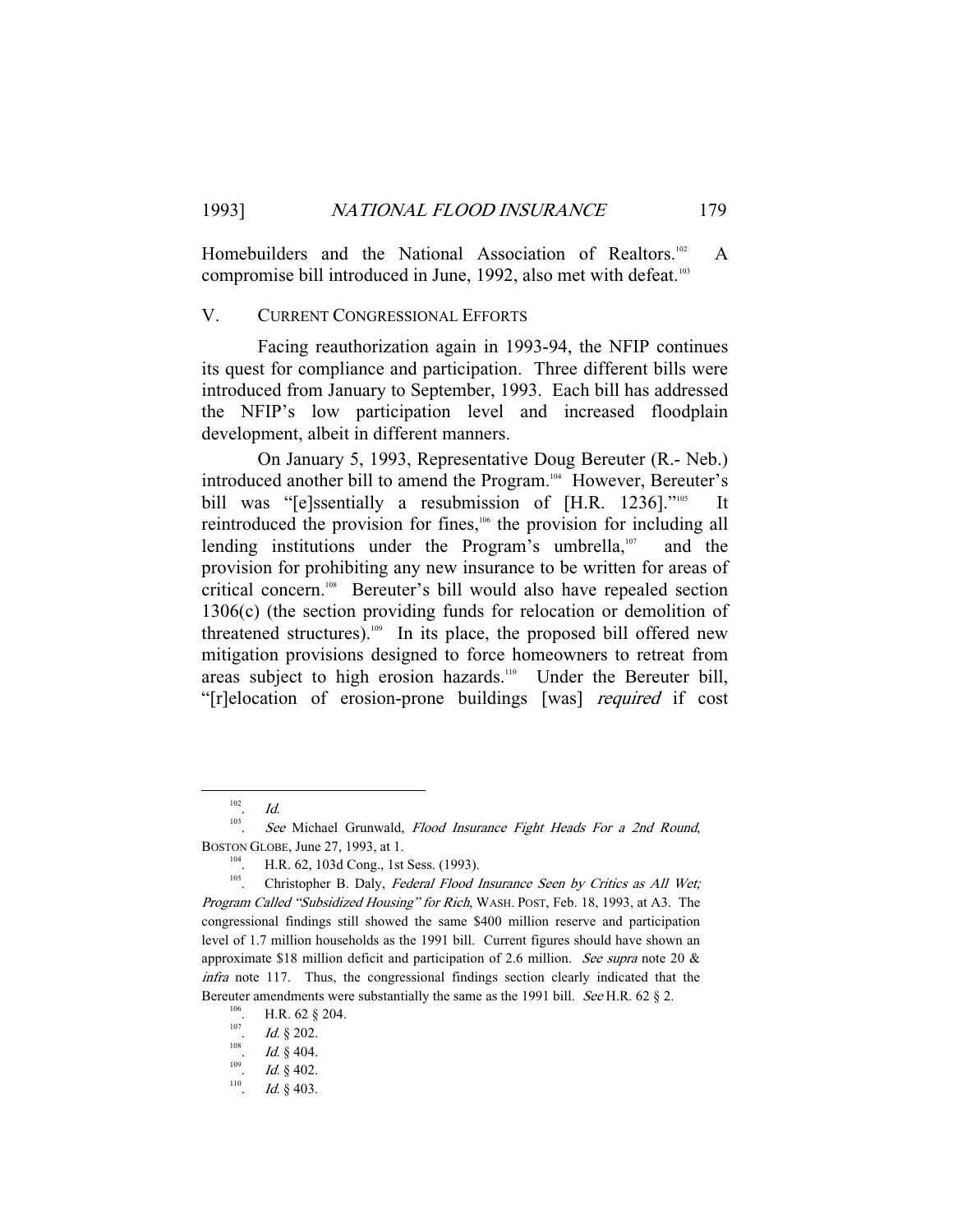effective and technically feasible."<sup>111</sup> Thus, Bereuter's bill incorporated many of the changes which experts say are necessary to both the continued viability of the NFIP and the protection of floodplain values.<sup>112</sup> It was eventually replaced, however, by a very different bill sponsored by Representative Joe Kennedy (D.-Mass.).<sup>113</sup>

 Spurred in part, perhaps, by the multi-billion dollar flood damage in the Midwest<sup>114</sup> during the summer of 1993, Congress introduced two bills potentially more stringent than H.R. 62. Senator John Kerry (D.-Mass.) introduced S.1405 on August 6, 1993.<sup>115</sup> Representative Kennedy followed suit on September 30 with H.R. 3191, a bill closely modeled after S.1405.<sup>116</sup> The following subsections discuss the effects of low participation and increased floodplain development and detail the current proposed solutions to these problems.

# A. Participation and Compliance

# 1. Effects of Low Participation

 The Program's current low participation level makes it almost impossible $117$  to achieve a broad enough base of policyholders to

 <sup>111</sup> . Summary of the National Flood Insurance, Mitigation, and Erosion Management Act of 1993, introduced by Congressman Bereuter 2 (Jan. 15, 1993 (on file with the Tulane Environmental Law Journal) (emphasis added).

See Millemann & Jones, *supra* note 9, at 2. Millemann and Jones suggest incorporating erosion setback lines, including consideration of sea level rise, special measures for protection of wetlands and floodplains, relocation of hazard-prone structures, and federal acquisition of flood- and hazard-prone structures.  $Id$  at 3-4.

See BNA Daily Report for Executives (Regulation, Economics and Law), Oct. 7, 1993, at A193. Rep. Bereuter's bill was apparently replaced because it was felt that the mandatory additional mitigation insurance it called for would be so objectionable as to preclude passage of the bill. Telephone interview with Republican staff member of the House Banking Committee, Jan. 5, 1994.<br><sup>114</sup>. On Wed., Aug. 4, 1993, the Senate approved a \$5.8 billion flood-aid package for

victims of Midwest flooding. Susan Hegger, Senate OKs \$5.8 billion in flood aid; Crop-loss percentage gets raise, ST. LOUIS POST-DISPATCH, Aug. 5, 1993, at 1A.<br>
See House Banking Subcommittee Approves Insurance B

<sup>.</sup> See House Banking Subcommittee Approves Insurance Reform Legislation, BNA Daily Report for Executives (Regulation, Economics and Law), Oct. 7, 1993, at A193.<br><sup>116</sup>. 61 Banking Report 13 (BNA), Oct. 11, 1993, at 570.<br><sup>117</sup>. Actuarial soundness under this scenario is not completely impossible beca

the program is lucky enough to experience a few light loss years, it can briefly show a surplus—as it did from 1987 to 1990. See infra notes 130-31 and accompanying text.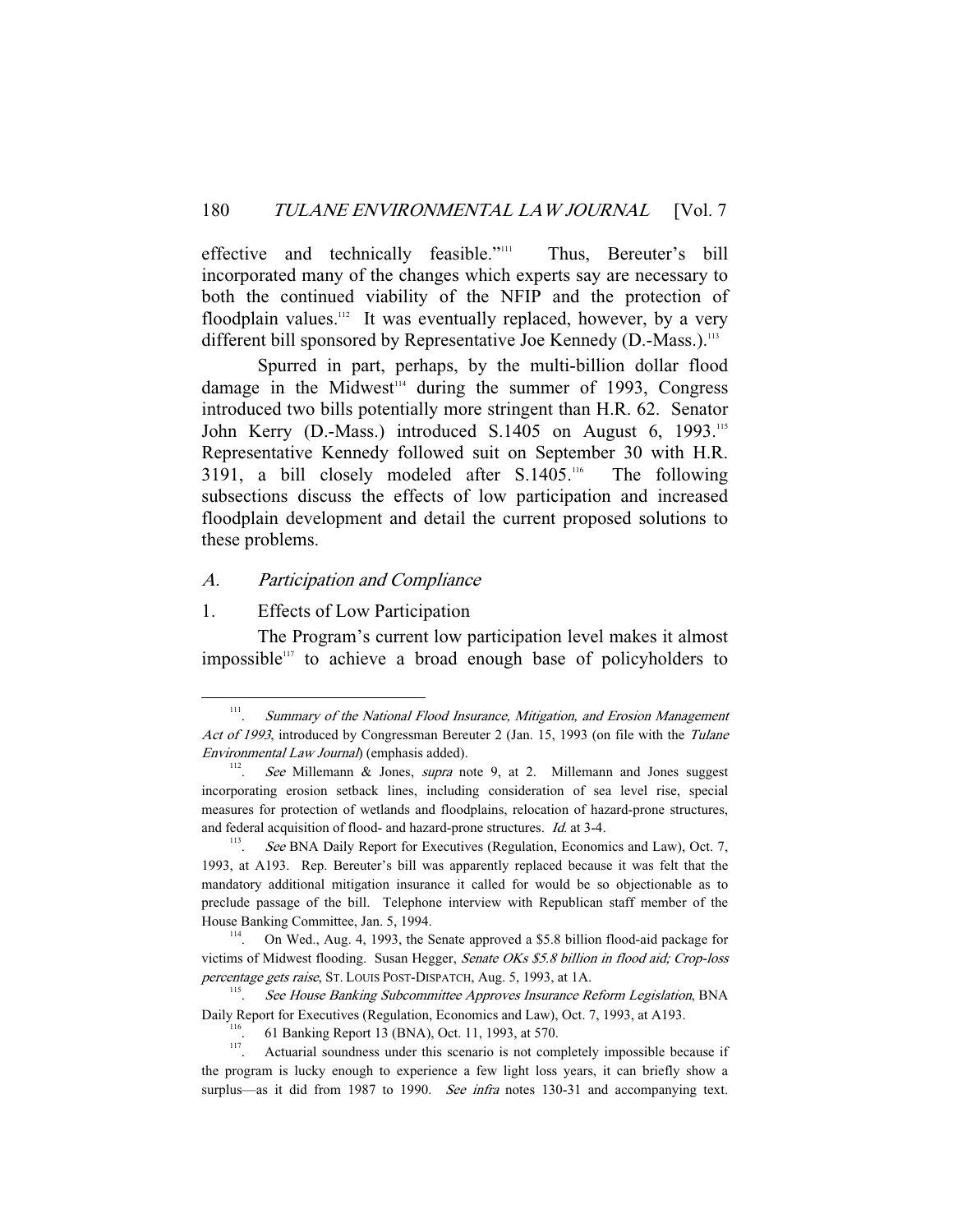ensure that the Program will cover losses and expenses from its premiums (i.e., remain "actuarially sound").<sup>118</sup> The foundation of traditional insurance is the "Rule of Large Numbers."119 In other words, insurers seek to sell policies to a large enough group of persons at risk so that the expected losses (claims) from the group as a whole do not exceed the amount of premiums received.<sup>120</sup> To do this, insurers must identify a group in which the risk of loss is sufficiently diverse.121 In this manner, the expected loss to any one insured is less than the average premium paid.<sup>122</sup> However, the NFIP as currently implemented does not follow this approach because it suffers from two inter-related problems.

 First, NFIP subscribers tend to be persons with a high risk of sustaining flood damage. $123$  As a result, large portions of the total annual premiums paid must cover losses from repetitive damage.<sup>124</sup> Clearly, a program that continues to pay out to a small group far more money than it takes in $125$  cannot achieve self-sustaining status:

-

Overall, however, the program is a losing proposition. The NFIP had a net operating deficit of \$650 million for the period of 1978-1987. GAO STATISTICAL REPORT, supra note 84, at 10.<br><sup>118</sup>. Saul J. Singer, *Flooding the Fifth Amendment: The National Flood Insurance* 

Program and the "Takings" Clause, 17 B.C. ENVTL. AFF. L. REV. 323, 327-28 (1990). The traditional definition of actuarial soundness is the state where expected losses in a given risk group, plus the expenses related to the risk, do not exceed the premiums generated. See id. at 327. The NFIP definition of actuarial soundness, on the other hand, seeks only to "generate sufficient premiums to cover expenses and losses relative to an average historical loss year." See id. Under either definition, the Program fails to achieve actuarial soundness. See infra

notes 117-29 and accompanying text.<br><sup>119</sup>. FRANCIS D. BARRETT, JR., ATTORNEY'S GUIDE TO INSURANCE AND RISK **MANAGEMENT 92 (1978).** 

<sup>&</sup>lt;sup>120</sup>. See id.

<sup>.</sup> Id.

<sup>122</sup>  $Id$ 

<sup>123</sup> <sup>123</sup>. See id. at 94.

See supra note 76 and accompanying text (noting that repeat claims involve only 2 percent of the total insured properties, but account for 32 percent of the total losses).

See Phil Linsalata and Kathleen Best, Going Back for More; When it Floods in St. Charles County, Some Homeowners Rest Easy—They Can Dip into the Insurance Well, ST. LOUIS POST-DISPATCH, Nov. 21, 1993, at 5 (detailing the cases of several families that have filed multiple claims in several separate years. Many of the claims have been for more than the value of the homes.); see also Bill Turque, et al., On the Disaster Dole, NEWSWEEK, Aug. 2, 1993, at 24 (describing the case of an NFIP subscriber who has paid about \$6,000 in premiums over 18 years and has collected about \$56,000 for four separate claims).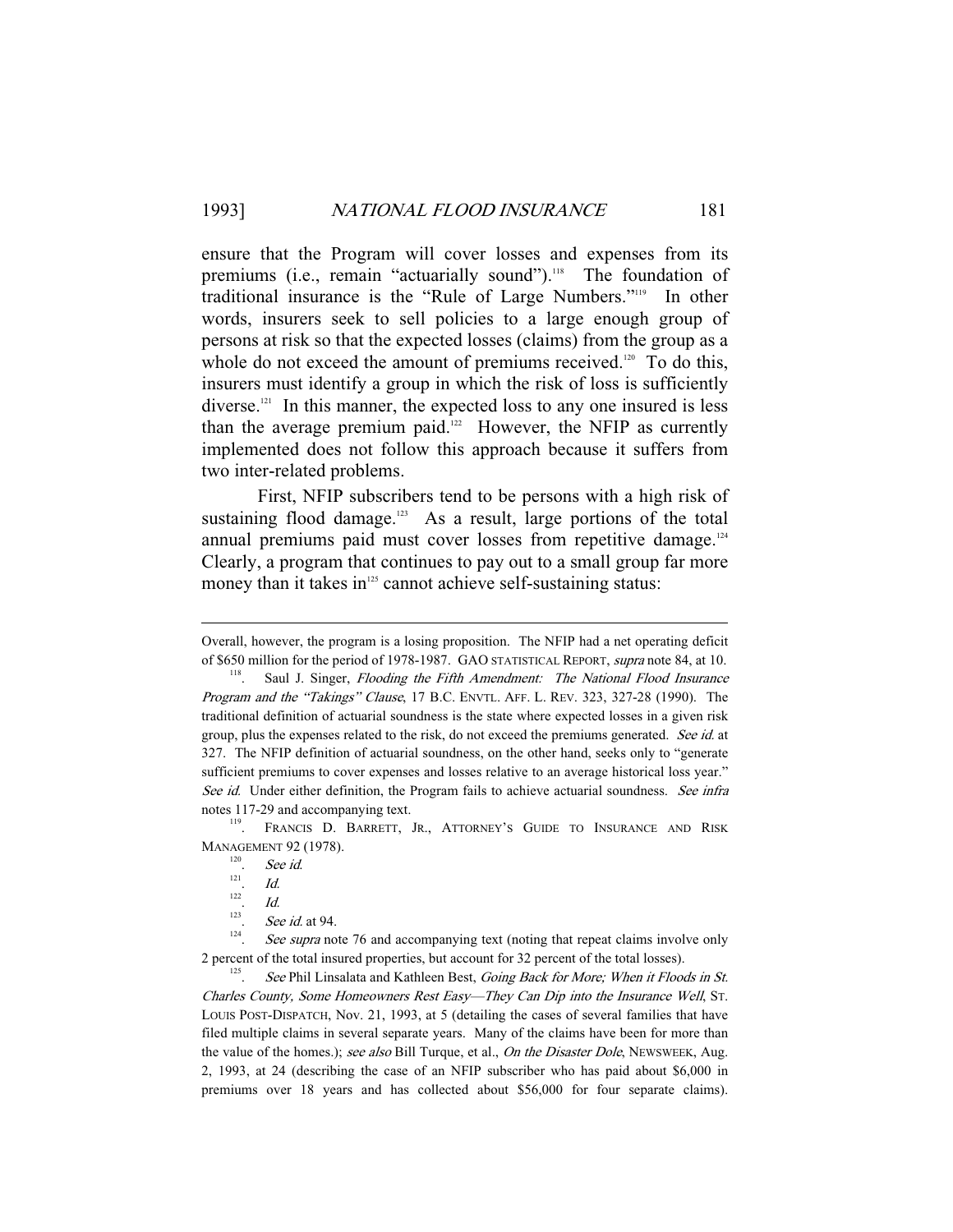Flood, as a hazard, is therefore subject to adverse selection—the situation where only the less desirable risks with higher expected losses choose to insure. The result can be a fearsome itch/scratch cycle: a poor selection of risks drives up rates, which pushes the marginal risks to either self-insure or not insure, which worsens the pool of insureds, which drives up rates even further, in an ever-escalating, never-ending cycle. Because insurance is primarily a risk-transfer mechanism, this situation undermines the very reason for the existence of insurance.126

 Second, the Program's failure to ensure long-range fiscal viability aggravates the "adverse selection" problem.<sup>127</sup> Instead of working toward long-range stability, the Program merely attempts to ensure that premiums paid in an average year will equal the expenses and losses in the same year.<sup>128</sup> Consequently, a non-average year has the potential to wipe out any gains made over a period of several years and even to put the program into a deficit situation for several following years.129 This process was dramatically demonstrated in 1992 and 1993.

 Due to unusually low flood losses in the period from 1987 to 1990,130 the NFIP had a surplus of approximately \$400 million in 1991.131 However, Hurricanes Andrew and Iniki alone accounted for \$200 million in NFIP claim losses in 1992.<sup>132</sup> These two storms, along

- 
- <sup>127</sup>. See supra note 117.
- $\frac{128}{129}$ . *Id.*

-

FEMA estimates that a catastrophic year could cost as much as \$4 billion. See infra text accompanying note 146.

130 See Jones, supra note 16, at 1025 n.55 (noting that the United States has experienced almost 25% fewer hurricanes from 1970-88 than the historical average).  $\frac{131}{131}$ . See H.R. 62 § 2.

 $132$ . Michael L. Millenson, *High water, high cost: Rivers deal harsh fate to uninsured*, CHI. TRIB., July 15, 1993, at 1. Andrew's NFIP losses were actually smaller than they could have been, because its damages were due mainly to high winds, which the NFIP does not

Regardless of the number of repeat claims, subscribers face neither premium increases nor cancellation. See Turque, et al., supra, at 24. According to Frank Reilly, deputy administrator of the Program, more than half of the \$4.3 billion in claims paid since 1978 has gone to just 50,500 of the 2.6 million people insured under the NFIP. See Grunwald, supra note 103, at 1.<br>
Singer, *supra* note 118, at 332.<br>  $\frac{126}{127}$  See supra note 117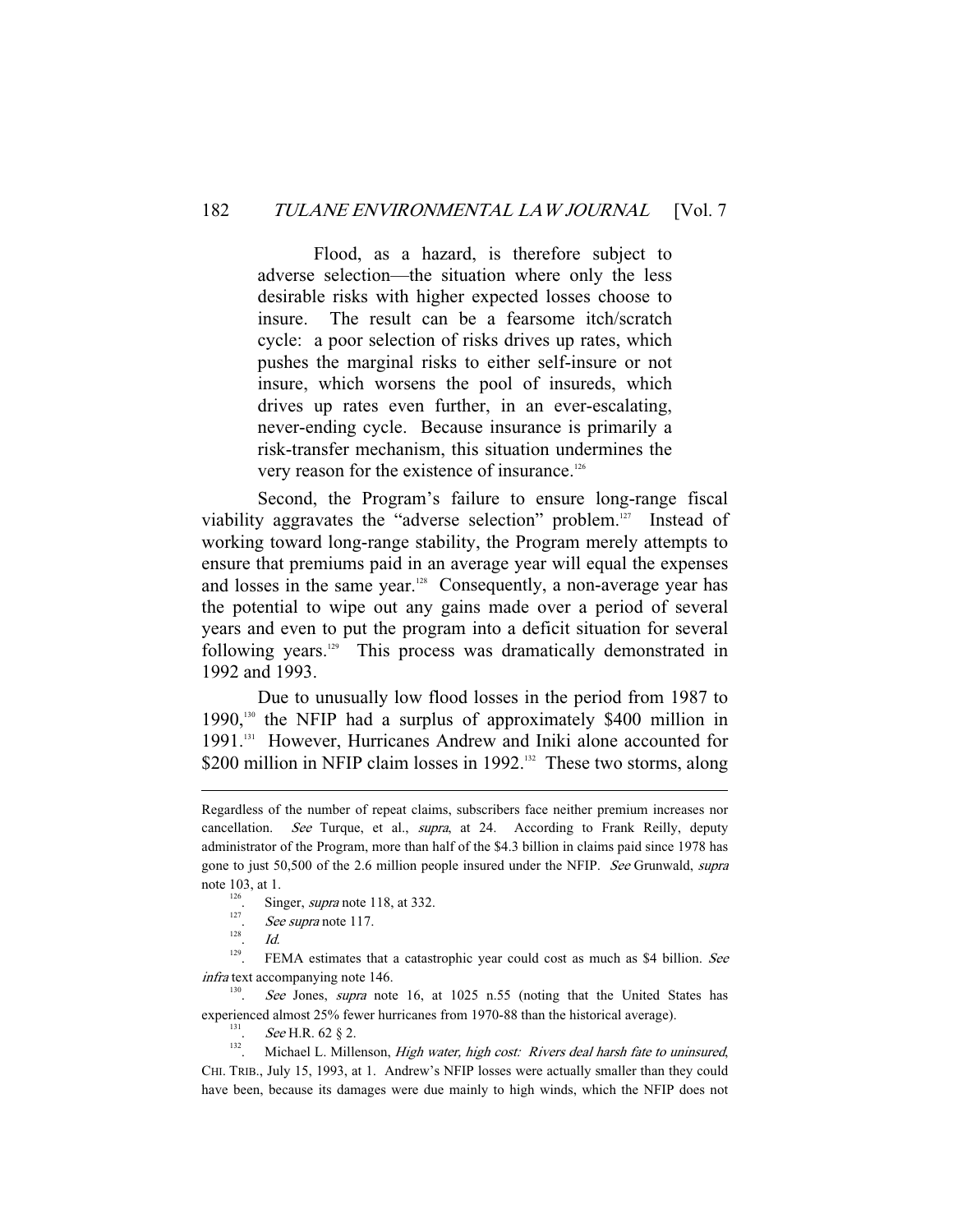with myriad "lesser" disasters, left the Program with an \$18 million deficit by June, 1993.<sup>133</sup> Already reeling from these losses, the Program sustained another major hit in the summer of 1993 as prolonged rain in the Midwest caused massive flooding over eight states.<sup>134</sup> NFIP losses from the Midwest flooding "left the flood insurance fund with a [] deficit of at least \$35 million,"135 thus driving the Program ever deeper into the red. Further, the Program's deficit position came at the start of yet another potentially disastrous hurricane season.<sup>136</sup> Although only one major hurricane battered America's coastline in 1993,<sup>137</sup> much research indicates that we are entering a cycle of increased hurricane activity.<sup>138</sup> Consequently, increased flooding losses are virtually certain in the coming decade.

 Losses not covered by NFIP premiums are paid for by taxpayers.139 Clearly, then, the Program must bring more money if it is to succeed in shifting flood damage losses away from taxpayers. There are only two ways to achieve this goal: (1) charge higher premiums to the current subscribers, or (2) bring more subscribers into the Program.

-

cover. See Fred Bayles, Insurance Firms Adjust For Big Storms; Coverage: Industry Tries to Avoid Ruin by Taking Steps to Spread Risk. Insurers Try to Write Policies in Broader Geographic Areas, L.A. TIMES, June 6, 1993, at A18.

<sup>.</sup> See Christopher B. Daly, Federal Flood Insurance Runs \$18 Million Deficit, WASH. POST, July 9, 1993, at A3.

<sup>&</sup>lt;sup>134</sup>. See, e.g., Jerry Adler, et al., *Troubled Waters*, NEWSWEEK, July 26, 1993, at 20. The affected states were Illinois, Iowa, Kansas, Minnesota, Missouri, Nebraska, South Dakota, and Wisconsin. *Id.* 

 $135$ . Kathleen Best, Senators Seek to Plug Flood Insurance Holes; 4 Million Homes Do Not Have Coverage, Federal Official Says, ST. LOUIS POST-DISPATCH, Sept. 16, 1993, at 6A (quoting Sen. John Kerry). The total estimated property damage from this flooding is \$6.8 billion. Adler, *supra* note 134, at 20. The NFIP losses are significantly lower because only about 10 percent of the eligible property owners in affected areas had purchased flood insurance. See Michael Clements, Few Homeowners insured for floods, USA TODAY, July 15, 1993, at 2B.<br>
<sup>136</sup>. The hurricane season is historically considered to be from June 1 to November 30.

Ruth Gastel, *Catastrophes: Insurance Issues*, INS. INFO. INST. REP., Dec. 1993, at 8.<br><sup>137</sup>. Hurricane Emily struck the East Coast in September, 1993. Damage to Hatteras

Island, North Carolina alone cost at least \$10 million. See Linda Wertheimer, All Things Considered, Sept. 2, 1993, available in LEXIS, Nexis library.

See Jones, supra note 16, at 1026 (citing William Grey, Department of Atmospheric Science, Colorado State University).

See Andrew Exposes Shaky Program, S.F. CHRON., Sept. 1, 1992, at A14.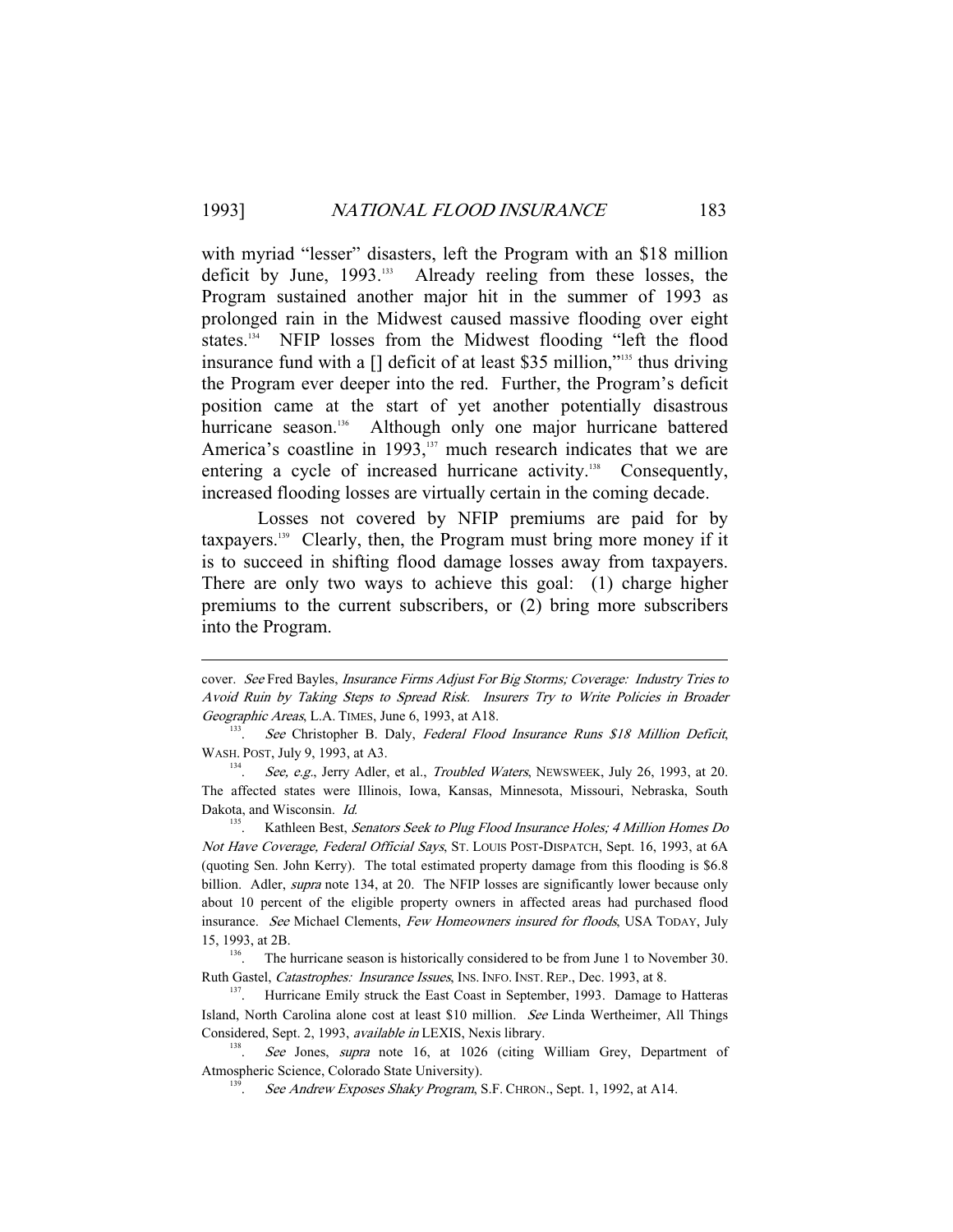Raising the premium rate for current subscribers to a level that would support a self-sustained program would make NFIP premiums appear even more unattractive to potential subscribers. The current plan falls short of covering its reserves by about \$300 million each year.<sup>140</sup> Thus, with only 2.6 million subscribers, the necessary premium would be about 35 percent higher than its current rate.<sup>141</sup> At that level, most people at risk would probably choose either to selfinsure or to not insure at all. Therefore, the first goal can only be met if significant numbers of people participate in the Program.<sup>142</sup>

Certainly, an increase from 16 policy holders in 1969<sup>143</sup> to over 2.6 million in 1993 $44$  is not to be lightly dismissed. But the Program takes in only about \$650 million per year in premiums with the current number of subscribers.<sup>145</sup> Officials at the Federal Insurance Agency (FIA), which oversees the Program, have noted that a worstcase scenario year could cost the Program between \$3.5-4 billion.<sup>146</sup> As discussed *supra*,<sup>147</sup> however, even in a less than disastrous year, the Program's funds can be seriously depleted or even completely used up. Obviously, just two major hurricanes in a single year could virtually wipe out the entire claim fund.<sup>148</sup> Such an occurrence is not

 <sup>140</sup> See Bayles, supra note 132, at A18 (statement of Frank Reilly, deputy federal insurance administrator and chief actuary).<br><sup>141</sup>. Flood insurance currently costs about \$300 per year for \$85 thousand in coverage.

Assoc. Press, Here's how flood program works, CHI. TRIB., July 10, 1993, (Home Guide) at 25. The unsubsidized rate would be about \$415 per year.

See supra notes 119-20 and accompanying text. One of the basic principles of insurance is to spread the cost of risk among a broad group of potential victims so that the cost to any one insured is less than the cost of remaining uninsured. See supra notes 119-20 and accompanying text. This cannot happen if the group of insureds remains small. This is precisely the reason that private companies refused to write nonsubsidized insurance. *See* Millenson, *supra* note 132, at 1.<br>  $See$  Zellars, *supra* note 27, at 8.

<sup>&</sup>lt;sup>144</sup>. Assoc. Press, *Flood Insurance Program Sent Reeling Again*, July 14, 1993, available in LEXIS, Nexis Library, AP File.<br><sup>145</sup>. Francis Reilly & John Herzog, *NFIP: Safe and Sound*, HAZARD MONTHLY,

February 1992, at 9. Mr. Reilly is Deputy Administrator of the Federal Insurance Agency; Mr. Herzog is Special Assistant to the Administrator.

Id. However, the chances of experiencing such a loss are estimated at one in one thousand. Id.

<sup>147</sup>

<sup>&</sup>lt;sup>147</sup>. *See supra* notes 130-36 and accompanying text.<br><sup>148</sup>. Andrew's NFIP total was more than \$140 million. Christopher B. Daly, *Flood* Insurance Fund Running Dry, WASH. POST, June 24, 1993, at A17. Hugo's NFIP losses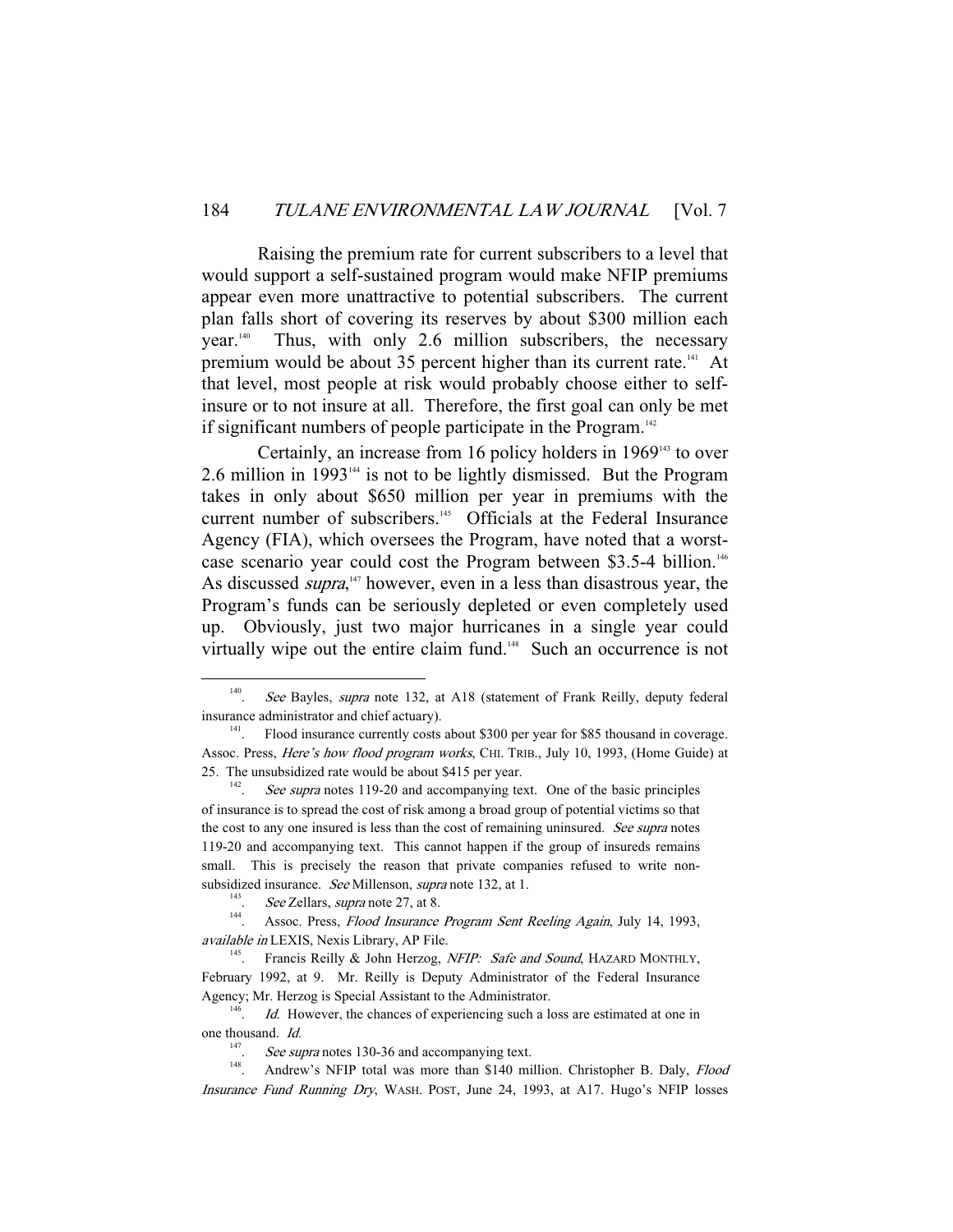unlikely given the fact that flood-related disasters accounted for over 43 percent of the total presidentially declared disasters over the ten year period from 1982 to 1991.<sup>149</sup> Indeed, the point is even more dramatic if one considers that flood disasters accounted for 67 percent of the total presidentially declared disasters in 1991.<sup>150</sup>

#### 2. Proposed Solutions

 The obvious answer to bringing more subscribers into the Program is to make the insurance more difficult to refuse.<sup>151</sup> Each of the proposed amendments would be a good first step if enacted. First, like the Bereuter bill, H.R. 3191 would bring all lenders, not just federally regulated institutions, within the ambit of the flood insurance program.152 Inclusion of all mortgage lenders under the NFIP umbrella would avoid the problem of borrowers selecting stateregulated banks, for example, because of a lack of flood insurance requirements. S.1405 does not include all lenders, but it does "[b]roaden[] the flood insurance requirement to include mortgages" sponsored or written by federal agencies.<sup>153</sup> Thus, although the Senate bill is less inclusive, it is broader than the current provisions.

 Additionally, both bills would allow lenders to "force-place" flood insurance if it is required for the property and the owner has not

-

topped \$360 million. See Beatrice E. Garcia, Floridians Expected to File \$50 Million in Flood Claims, MIAMI HERALD, Sept. 9, 1992, at C1. Thus, just two such major storms in one year would nearly eliminate the \$650 million that the Program takes in each year.<br><sup>149</sup>. Zellars, *supra* note 27, at 12.<br><sup>150</sup>. The actual number of flooding events may be even higher, since "NFIP

activities are not restricted to presidentially declared disasters." Id.

<sup>151.</sup> Presumably, flood insurance participation could not be made mandatory without subjecting the Program to takings claims. See supra notes 46-49 and accompanying text.

See H.R. 3191 § 101(9) ("other lending institution' means any lending institution that is not subject to the supervision, approval, regulation, or insuring of any federal entity for lending regulation and that is not a Federal agency lender, but does not include institutions engaged primarily in the purchase of mortgage loans.").<br><sup>153</sup>. S. 1405, The National Flood Insurance Reform Act of 1993, *Summary of Major* 

*Provisions*, on file with the *Tulane Environmental Law Journal.* See also S. 1405  $\S$  201. The failure to include all lending institutions in its provisions may be one reason why banking industry representatives favor S. 1405 over H.R. 3191. See House Banking Subcommittee Approves Flood Insurance Reform Legislation, BNA Daily Report for Executives, Oct. 7, 1993, at 193A.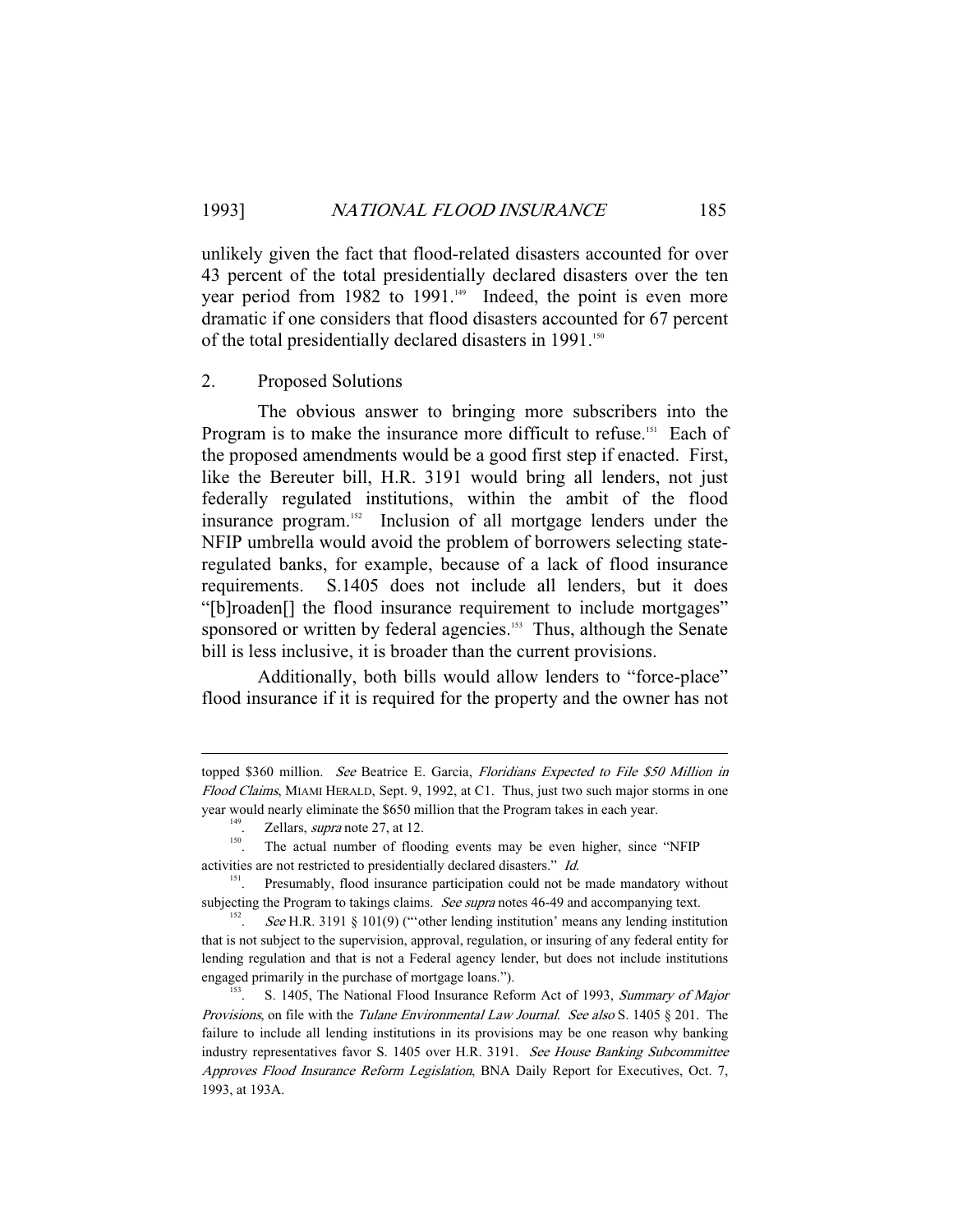purchased it.154 Finally, and perhaps most important, there is in both bills a statutory provision that allows FEMA to levy fines against non-complying lenders.<sup>155</sup> The individual penalty amount is small (\$350 per violation), but the total amount of penalties per year that may be assessed against each institution may reach \$100 thousand.<sup>156</sup> Thus, the intent of the amendments is unmistakable. The NFIP is getting serious about compliance and participation.

#### B. Increased Floodplain Development

1. Effects

 Wetland areas such as floodplains were once thought to be valuable only if they were filled and put to uses such as agriculture, housing or industry.<sup>157</sup> But in recent years we have come to realize the far-reaching benefits afforded by such wetland areas.<sup>158</sup> Wetlands produce vast quantities of fish, shellfish and wildlife; provide resting, breeding and feeding areas for migratory species; maintain water quality; and—ironically—are an efficient means of controlling floods.<sup>159</sup>

 Indeed, the 1993 NFIP amendments specifically seek to "encourage State and local governments and Federal agencies to protect natural and beneficial floodplain functions that reduce flood-

 <sup>154</sup> See S. 1405 § 204; H.R. 3191 § 204. The amendments would allow lenders to purchase flood insurance for the property and charge any premiums to the property owners. Both bills require notice to the borrower, followed by 60 days in which borrowers may elect

to purchase the insurance personally. *See* S. 1405 § 204(e); H.R. 3191 § 204(e).<br><sup>155</sup>. S. 1405 calls for civil penalties to be assessed against any "regulated lending institution that is found to have a pattern or practice" of violations. Id. § 207. H.R. 3191 would provide for civil penalties to be assessed against "[a]ny regulated or other lending institution that is found to have a pattern or practice of committing violations." Id. § 205 (emphasis added).

<sup>156</sup>  $\frac{156}{157}$ . *Id.* 

Flint B. Ogle, Comment, The Ongoing Struggle Between Private Property Rights and Wetlands Regulation: Recent Developments and Proposed Solutions, 64 U. COLO. L. REV. 573, 573 (1993); see also DAVID SALVESEN, WETLANDS: MITIGATING AND REGULATING DEVELOPMENT IMPACTS 14 (1990).<br>
<sup>158</sup>. Ogle, *supra* note 157, at 573.<br>
See SALVESEN, *supra* note 11

See SALVESEN, supra note 157, at 14-18. "Like big sponges, wetlands slow down and absorb excess water during storms, then slowly release the stored water and thus reduce peak flows downstream . . . . Wetlands do such a good job of controlling floods that they are sometimes preferred over dams." *Id.* at 17.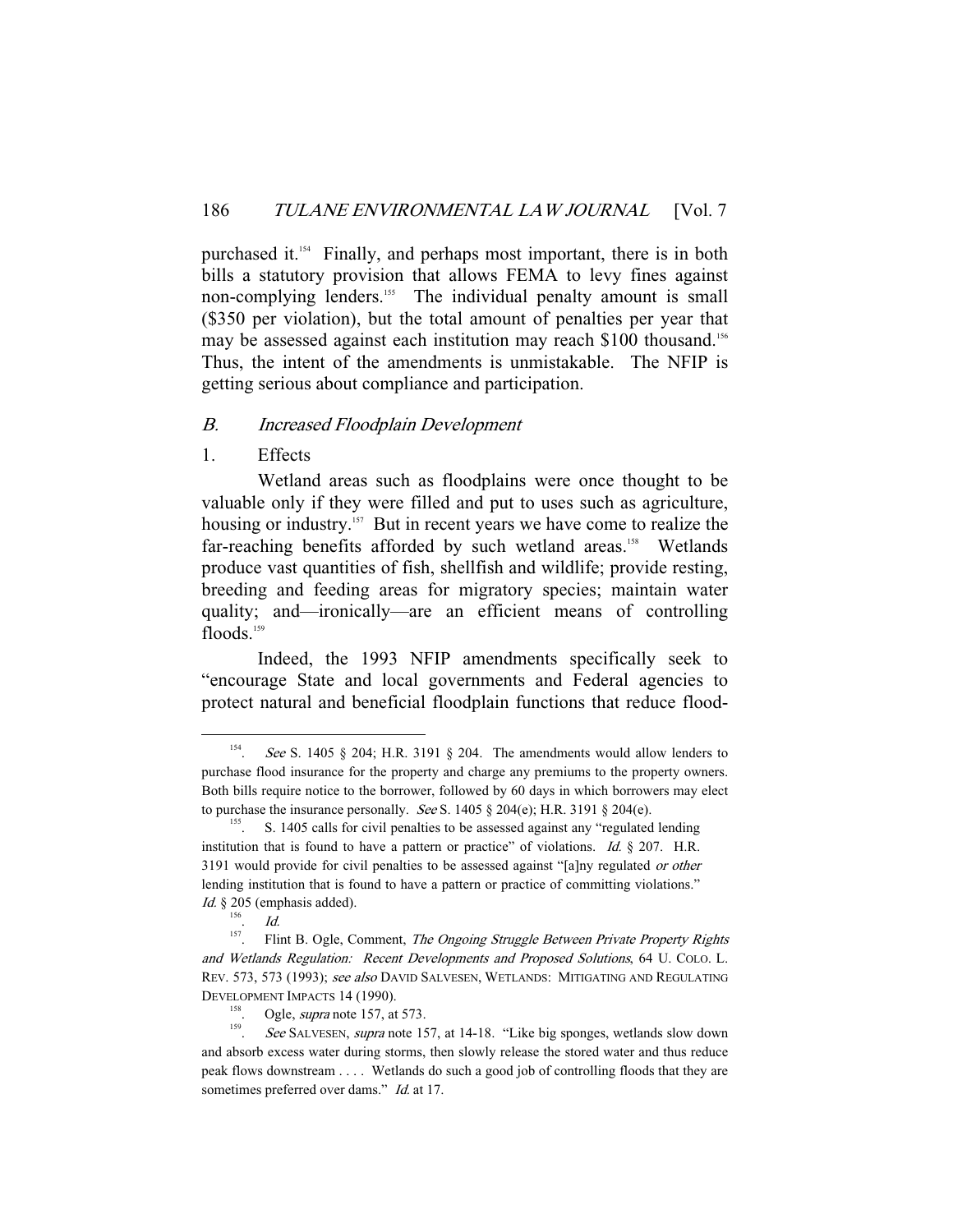related losses."160 Yet, despite these clearly beneficial functions, floodplains are becoming increasingly populated and developed.<sup>161</sup> To make matters worse, inland floodplain areas are rich in nutrients, making them ideal for farming,162 and coastal flood-prone areas are increasingly attractive to homeowners and developers alike.<sup>163</sup> This situation has contributed greatly to both the loss of wetlands<sup>164</sup> and the increase in flood damage losses.<sup>165</sup>

 By "providing developers with a financial safety net, the NFIP [] provides an incentive to develop" in flood-prone areas.<sup>166</sup> Thus, rather than guiding development out of floodplains, the Program encourages further development. This encouragement has adverse economic and environmental effects, both of which are subject to downward spirals in which increased development exacerbates the particular problem, and the "solution" to the problem encourages further development.

<sup>&</sup>lt;sup>160</sup>. S. 1405 § 3. The amendments define "natural and beneficial floodplain functions" to be "(A) the functions associated with the natural or relatively undisturbed floodplain that moderate flooding, retain flood waters, reduce erosion and sedimentation, and mitigate the effect of waves and storm surge from storms, and (B) ancillary beneficial functions, including maintenance of water quality, recharge of ground water, and provision of fisheries and wildlife habitat." *Id.* § 102.<br><sup>161</sup>. *See* Glastris & Ahrens, *supra* note 8, at 31-34.

<sup>&</sup>lt;sup>162</sup>. SALVESEN, *supra* note 157, at 14. "Wetlands comprise one of the Earth's most productive natural ecosystems and can out-produce even the most groomed and pampered Iowa cornfields—which is precisely why so many have been drained for agriculture." Id.

<sup>163</sup> <sup>163</sup>. See 1990 CBRA Hearing, supra note 8, at 57.<br><sup>164</sup> See e.g. Constance Hunt Returning the we

See, e.g., Constance Hunt, Returning the wetlands to the water, CHI. TRIB., July 31, 1993, at 19 (noting that development in the Mississippi River valley has caused the loss of at least 19 million acres of wetlands).

See James M. Holway and Raymond J. Burby, *The Effects of Floodplain* Development Controls on Residential Land Values, 63 LAND ECONOMICS 259 (1990). "As a result of past floodplain development, floods cause approximately 200 deaths and \$9 billion in property damage annually." Id.

<sup>&</sup>lt;sup>166</sup>. *See* Milleman & Jones, *supra* note 9, at 2.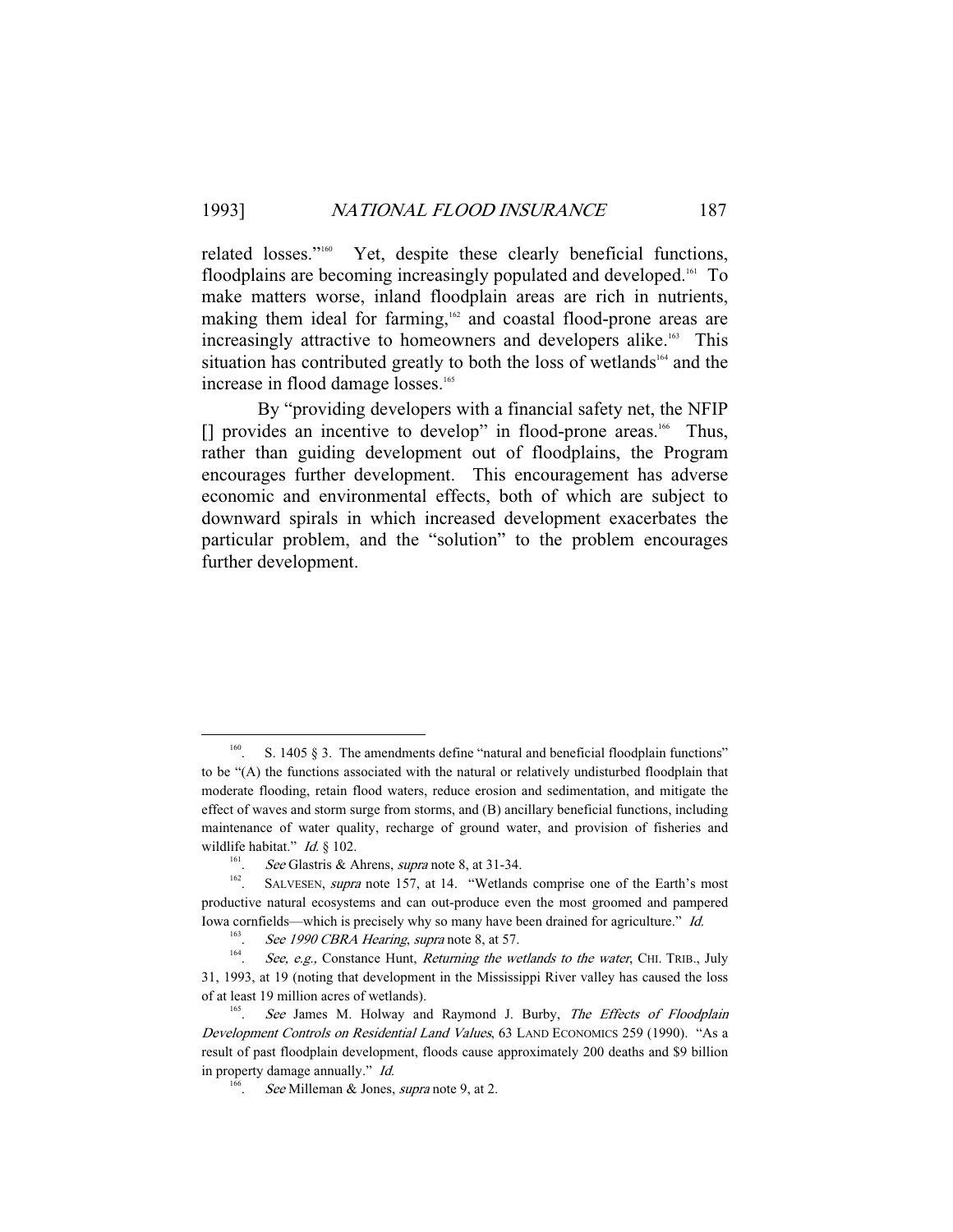# a. Development of coastal floodplains

 Environmentally, we are just beginning to fully understand the negative consequences of trying to retard beach erosion and barrier island drift. The historical approach to coastal erosion protection has been to erect "structural stabilization projects, such as groins and seawalls that lead to an armoring of the coastline."<sup>167</sup> This approach, though, has often led to exactly the result that the NFIP seeks to avoid—the beach is lost due to efforts to save the houses built on it.<sup>168</sup> Instead of retreating from erosion-prone areas, however, residents obtain ever more costly "solutions" designed to slow or stop the inevitable shifting of the sands.<sup>169</sup> Such attempts to alter the natural development of coastal barriers have resulted in massive destruction of wetlands.170 Another result has been increased stormwater runoff "containing petroleum-based pollution from roads, fertilizers and pesticides from lawns and golf courses, and sewage discharges and overflows."<sup>171</sup> Such runoff increases pollution in coastal areas pollution which would have been filtered by natural wetlands had they not been lost to development.<sup>172</sup>

#### b. Development of inland floodplain areas

 Americans have chosen to settle and farm near rivers almost since the first Europeans set foot on the rich soil of what is now Virginia.173 Yet, rivers have an unsettling habit of overflowing their banks periodically, thus indiscriminately flooding the surrounding

 <sup>167</sup> <sup>167</sup>. See Jones, *supra* note 16, at 1023.

 $Id$ 

<sup>169</sup> See generally Rutherford H. Platt, Folly Beach and Other Failings of U.S. Coastal Erosion Policy, 33 ENV'T 7 (Nov. 1991).<br>
<sup>170</sup>. Jones, *supra* note 16, at 1023 & n.46 (citing J.G. GOSSELINK, & R.H. BAUMANN,

WETLAND INVENTORIES: WETLAND LOSS ALONG THE UNITED STATES (1980)).

 $\frac{171}{172}$  *Id.* 

SALVESEN, supra note 157, at 15. "[W]etlands function like kidneys, filtering out pollutants to purify water before it enters streams, lakes or oceans." Id.

<sup>173</sup> See, e.g., OLIVER PERRY CHITWOOD, A HISTORY OF COLONIAL AMERICA 65 (1948). "An expedition sent out by the Plymouth Company landed at the mouth of the Kennebec River in August, 1607. Here they built a fort which they named St. George and left forty-four men to hold it." Id. This expedition eventually abandoned the fort, but a second group (the London Company) settled on what is now the James River in May, 1607. The settlement became Jamestown, Virginia. See id. at 65-67.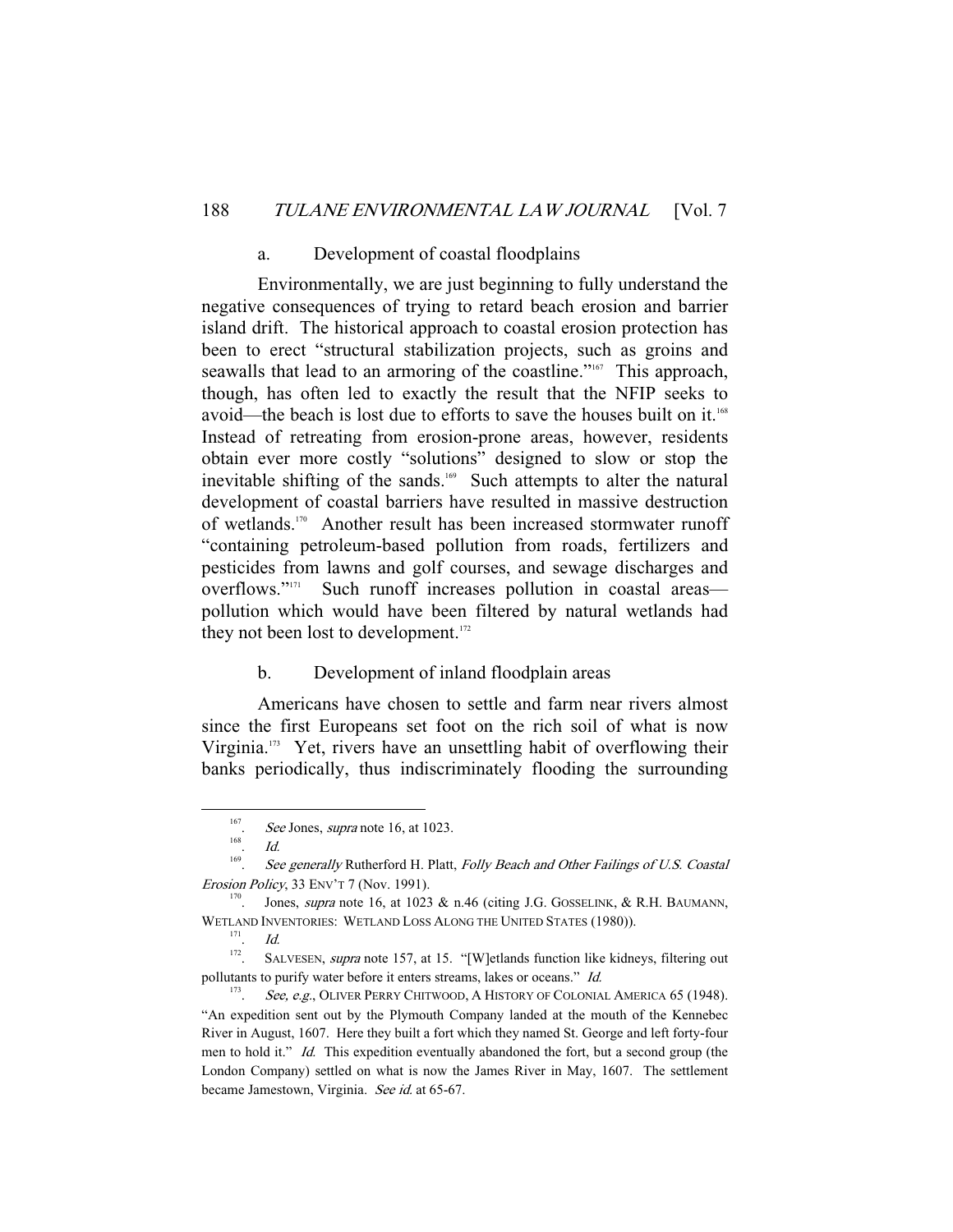countryside. Consequently, efforts to control riverine flooding followed quickly on the heels of settlement.174 Still, expenditure of the best engineering efforts and billions of dollars has failed to tame America's rivers.<sup>175</sup> Instead, despite myriad dam and levee projects spanning six decades and costing nearly \$25 billion, $176$  both the economic losses and annual deaths attributed to inland flooding have increased steadily since at least 1925.<sup>177</sup>

 These increased flood damages are at least partly due to the very structures put in place to control flooding.178 First, dams, levees and other flood control structures "constrict[] the flow [of a river] to a narrow channel."179 Constriction of the water flow increases water levels in the river,180 which means that less water is required to cause flood-level river stages.<sup>181</sup> Further, when these waters do breach the levees, "inundation [is] sudden and unexpected,"182 catching people and property unprotected.<sup>183</sup>

 In addition, flood-control projects and related development have contributed to the loss of millions of acres of valuable

 <sup>174</sup> See, e.g., JOHN MCPHEE, THE CONTROL OF NATURE 32 (1989) (noting a 1724 New Orleans law requiring homeowners to erect levees along the Mississippi).<br>
See Hauck supera note 7, at 64-67 (noting *inter alia* that des

See Houck, supra note 7, at 64-67 (noting, *inter alia*, that despite spending more than \$7 billion on flood control from 1936 to 1966, average annual flood damages continued to rise).

See American Survey. And the waters prevailed, THE ECONOMIST, July 17th, 1993, at 23. 177. Keith Smith, *Riverine flood hazard*, GEOGRAPHY, Apr. 1993, at 183 fig.1. The

figures show a steady, substantial increase even when the dollar amounts are adjusted for inflation. Id.

<sup>178</sup> See Houck, supra note 7, at 67. "[C]onstriction of the floodplain in one area will inevitably increase water stages somewhere else. The net result has been that '[e]fforts at control may, in some cases, in the end produce results worse than they were intended to cure.'" Id. at 67 (quoting SENATE COMM. ON BANKING AND CURRENCY, 89TH CONG., 2D SESS., INSURANCE AND OTHER PROGRAMS FOR FINANCIAL ASSISTANCE TO FLOOD VICTIMS 22 (Comm. Print 1966) [hereinafter INSURANCE AND OTHER PROGRAMS]).<br><sup>179</sup>. Philip Williams, *We've proved that we can't conquer the river; Floods:* 

Advocates of better zoning and building laws have new arguments against the dam-and-levee crowd, L.A. TIMES, Aug. 6, 1993, at B7.<br><sup>180</sup> See Houck sunta note 7, at 6

<sup>&</sup>lt;sup>180</sup>. See Houck, supra note 7, at 67.

 $\frac{181}{182}$ . See Williams, supra note 179, at B7.

<sup>.</sup> Id.

<sup>183</sup> See Smith, *supra* note 177, at 184.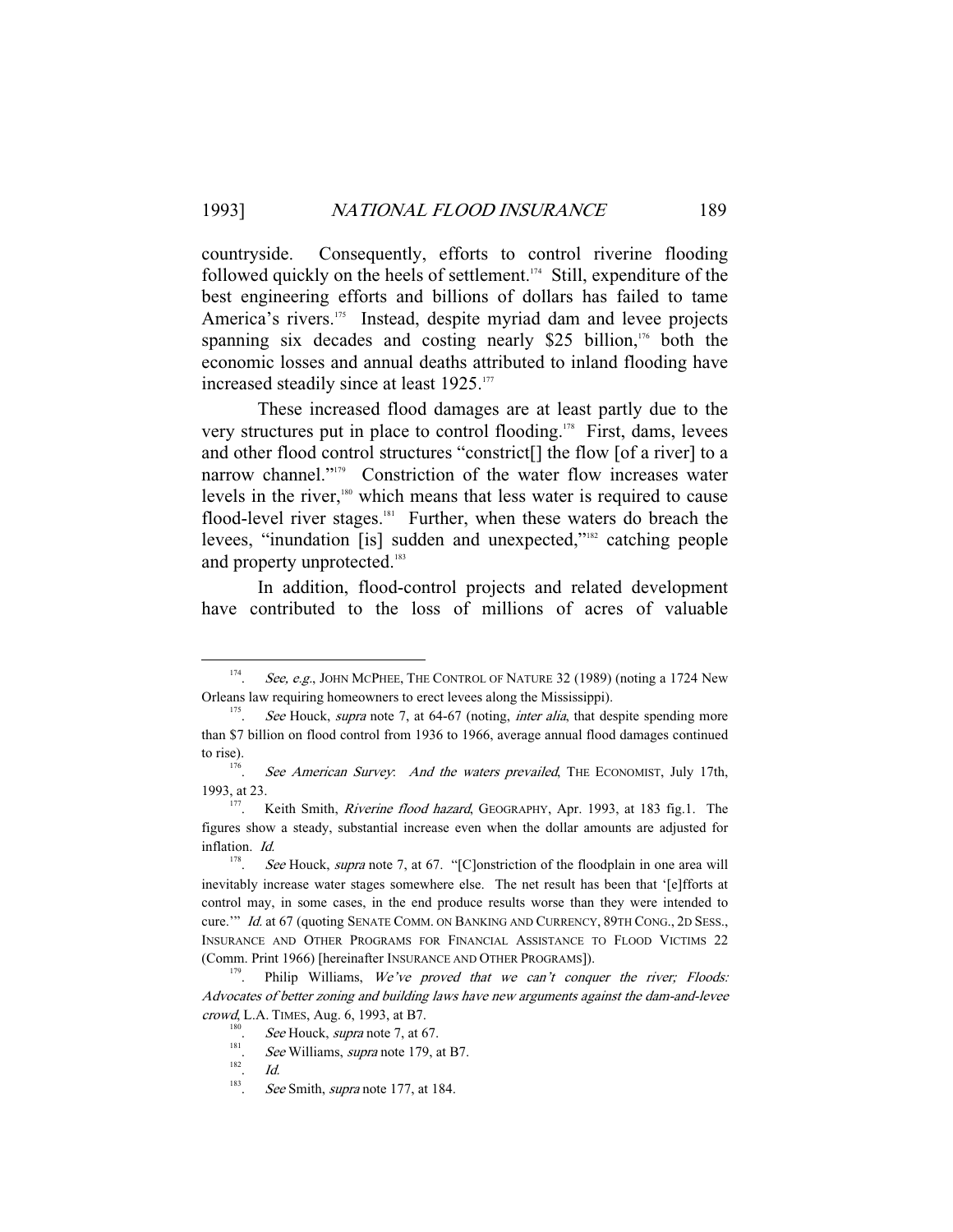wetlands.<sup>184</sup> Initial development in such an area naturally begets further development.<sup>185</sup> Developers may first move into a flood-prone area because of the availability of flood insurance.<sup>186</sup> In some instances, however, development is "initiated by developers who take their profit and leave the subsequent losses to others."187 New development, insured or not, will produce demands for greater flood control protection.<sup>188</sup> As the area becomes more "protected," more development takes place due to the increased perception of safety.<sup>189</sup> Greater development reduces the wetland area's ability to absorb floodwaters,<sup>190</sup> which further increases flood damages and, consequently, produces more demands for flood control works which, when built, attract more development.

#### 2. Proposed solutions

 Because of this self-perpetuating "itch-scratch" cycle, government has faced even greater difficulty in achieving the Program's second goal of keeping people away from floodplains. Two provisions of the 1993 amendments address the accomplishment this goal. First, the amendments propose to repeal sections 1362 and 1306(c), which authorized funds for the purchase of flood damaged or

 <sup>184</sup> See, e.g., Hunt, *supra* note 164, at 19. "The country has spent billions of dollars building drainage systems and straightening channels to convey water off of the landscape . . . . In the process, we have destroyed more than 19 million acres of wetlands in the Mississippi and Missouri basins north of St. Louis." *Id. See also* SALVESEN, *supra* note 157, at 18 (noting that most of the 11 million wetland acres lost to development between the mid-1950s and the mid-1970s were converted to farmland). 185

<sup>.</sup> See, e.g., National Wildlife Fed'n v. Coleman, 529 F.2d 359, 373 (5th Cir. 1976) (detailing the private development that invariably accompanies construction of a major highway).

See Milleman & Jones, *supra* note 9, at 2 (arguing that the NFIP encourages development in floodplains by providing a financial safety net against flood losses).<br><sup>187</sup>. Houck, *supra* note 7, at 67 (citing INSURANCE AND OTHER PROGRAMS, *supra* note

<sup>178,</sup> at 31). The Committee report describes the not-uncommon case of developers claiming that flood protection was available when, in fact, it was not.<br>
See Houck supra note 7 at 66 n 20 (citing IN

See Houck, supra note 7, at 66 n.20 (citing INSURANCE AND OTHER PROGRAMS, supra note 178, at 31).

Smith, *supra* note 177, at 185. "[E]ngineering works were erroneously perceived to make floodplain areas completely safe, thereby creating a boom in land values and pressure for new development which placed ever more property at risk." Id.

<sup>190</sup> See SALVESEN, *supra* note 157, at 17.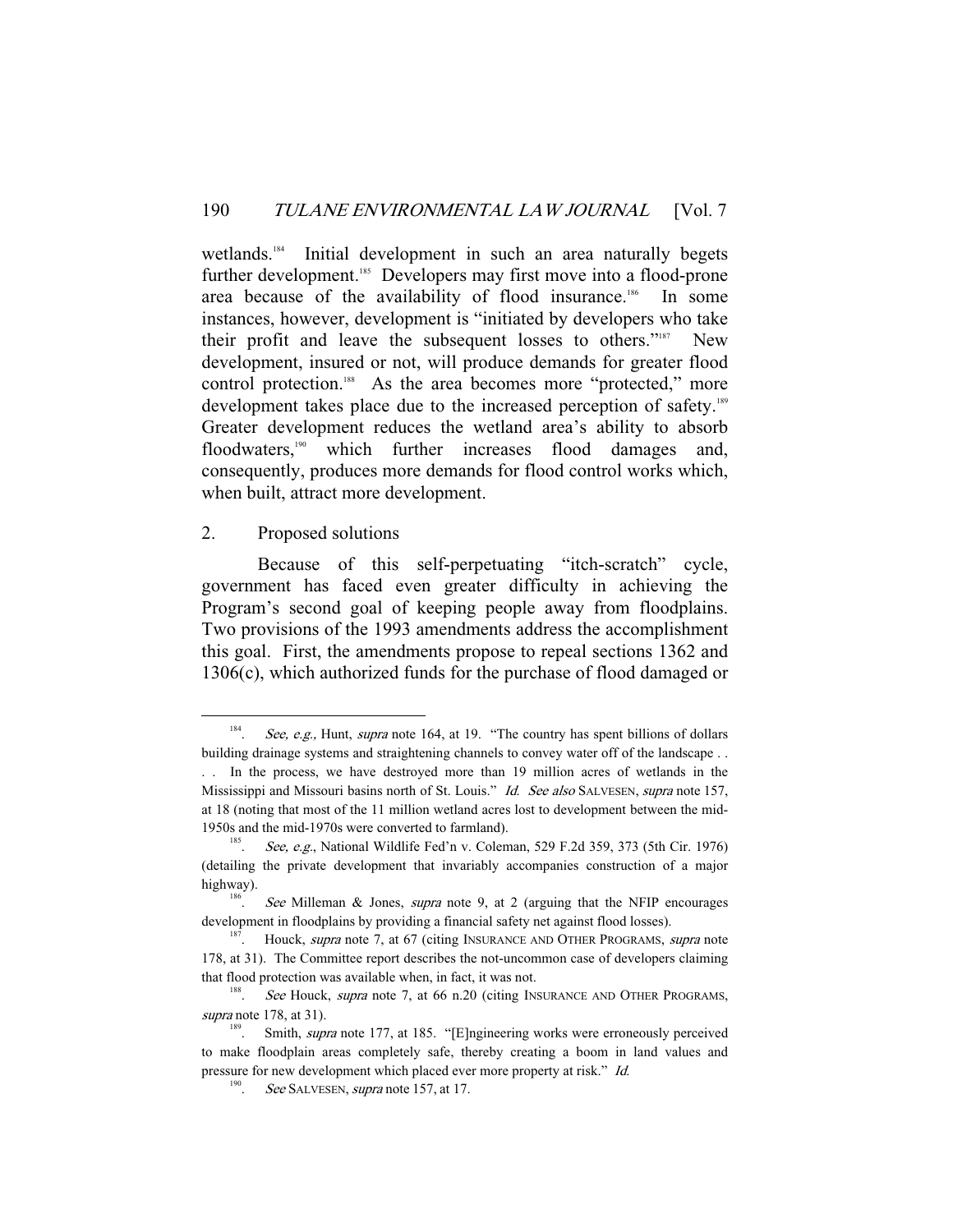erosion threatened properties.<sup>191</sup> In their stead, both the Senate and House bills offer voluntary mitigation assistance to states and communities.<sup>192</sup> To receive mitigation assistance, the state or community must develop an approved mitigation plan that may include "elevation, relocation, demolition or floodproofing of structures," acquisition of substantially damaged properties, and technical assistance.<sup>193</sup>

 Second, both bills would place substantial restrictions on the sale of flood insurance in erosion-prone areas. Within a 30-year erosion hazard area, no insurance would be made available for new structures.<sup>194</sup> Insurance would be available for additions to existing structures only if the structure remained "readily movable."<sup>195</sup> For areas within a 60-year erosion hazard area, insurance would not be available for any new nonresidential structures; new residential structures and additions to existing structures would be insurable only if they remained readily movable.<sup>196</sup> Additionally, affected lending institutions would not be allowed to "make, increase, extend, or renew . . . any loan secured by [unqualified] improved real estate" located in such an area.<sup>197</sup>

# VI. ANALYSIS

## A. Increasing Participation and Compliance

 Both the House and Senate versions of flood insurance reform seem to approach the problem of low participation and lax compliance in substantially the same manner. However, the House version is at once more comprehensive and more demanding in its

 <sup>191</sup> <sup>191</sup>. See H.R. 3191 §§ 401-402; S. 1405 §§ 404-405.<br><sup>192</sup>. See H.R. 3191 §§ 403-406; S. 1405 §§ 401-403.

<sup>8. 1405 § 403(</sup>e); H.R. 3191 § 404(e).<br>
194. H.R. 3191 § 407; S. 1405 § 406.<br>
195. H.R. 3191 § 407(a); S. 1405 § 406(a). "Readily movable" is defined as "a small permanent structure of less than 5,000 square feet that is designed, sited, and built to accomplish relocation at a reasonable cost." H.R. 3191 § 102(a)(8).<br><sup>196</sup>. H.R. 3191 § 407(b); S. 1405 § 406(b).<br><sup>197</sup>. H.R. 3191 § 202(b); *see* S. 1405 § 201(a). The cited sections prohibit loans

without inclusion of flood insurance in any area that has been identified as having special flood hazards. Since loans could not be made without flood insurance in place, and flood insurance would not be available in these areas, it follows that loans could not be made on unqualified structures in these areas. See infra notes 199-212 and accompanying text.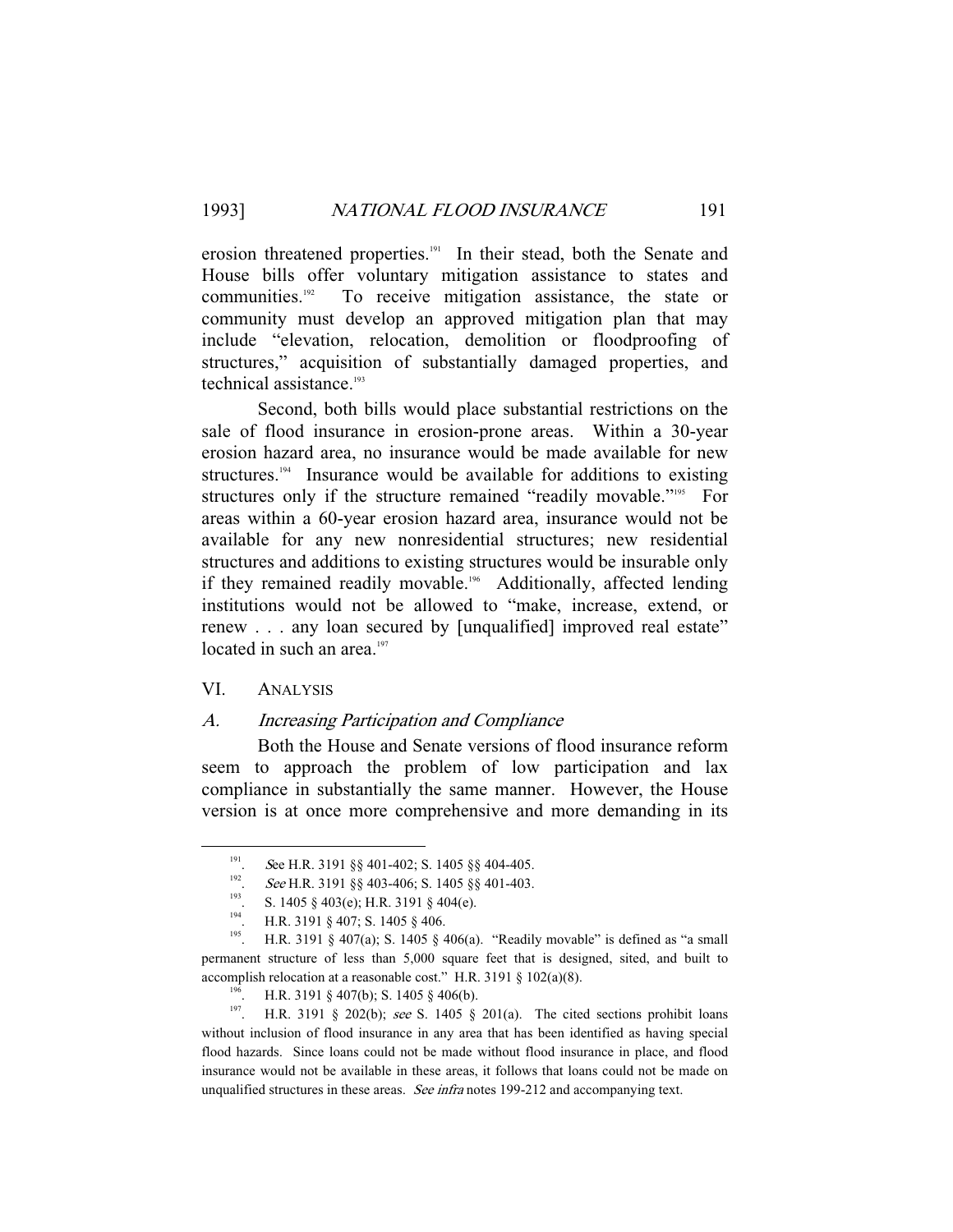language. H.R. 3191 flatly prohibits affected lending institutions from making, increasing, extending, or renewing uninsured loans.<sup>198</sup> Further, H.R. 3191 encompasses all lending institutions, not just those that are federally run or regulated.<sup>199</sup> S. 1405, on the other hand, only requires that "the Federal National Mortgage Association . . . the Federal Home Loan Mortgage Corporation . . . [and] Federal agency lender[s] shall implement procedures *reasonably designed to assure*" that all loans made or purchased by such entities are covered by flood insurance.200 S. 1405 also specifically does "not prohibit non-federally regulated lenders from making loans."201

 Thus, the Senate version not only leaves a gap in the scope of covered institutions, it also leaves some "wiggle room" for deciding whether covered institutions have violated the terms of the legislation. This laxness of language becomes important in light of the provision for fines against any institution found to have followed "a pattern or practice" of violating the particular legislation.<sup>202</sup> Both bills mandate a fine of "not more than \$350" per violation, but a determination of violation should be easier under the House version. It would seem, therefore, that the House version would be more effective in ensuring greater participation and compliance. Unfortunately, it will also undoubtedly be more difficult to pass, especially since some lobbying groups have already expressed a preference for the Senate bill.<sup>203</sup>

 <sup>198</sup> <sup>198</sup>. See H.R. 3191 § 202(b).<br><sup>199</sup>. See id. I enders other t

See id. Lenders other than federally regulated institutions are covered under the term "other lending institution," which is defined as "any lending institution that is not subject to the supervision, approval, regulation, or insuring of any Federal entity for lending regulation and that is not a Federal agency lender." Id.  $\S$  101(a)(9). It should be noted, however, that the term "does not include institutions engaged primarily in the purchase of mortgage loans." *Id.* This potential loophole is only partially closed by the requirement that sellers of loans on the secondary market must notify the purchaser of any "special flood hazards." Id. § 206.<br><sup>200</sup>. *See* S. 1405 § 201(a) (emphasis added).

<sup>&</sup>lt;sup>201</sup>. S. 1405, The National Flood Insurance Reform Act of 1993, *Clarification of what* this legislation does not do, on file with the Tulane Environmental Law Journal [hereinafter Clarification].

<sup>&</sup>lt;sup>202</sup>. See H.R. 3191 § 205; S. 1405 § 207.<br><sup>203</sup>. See Banking Subsammittee Approxy

See Banking Subcommittee Approves, supra note 115, at A193.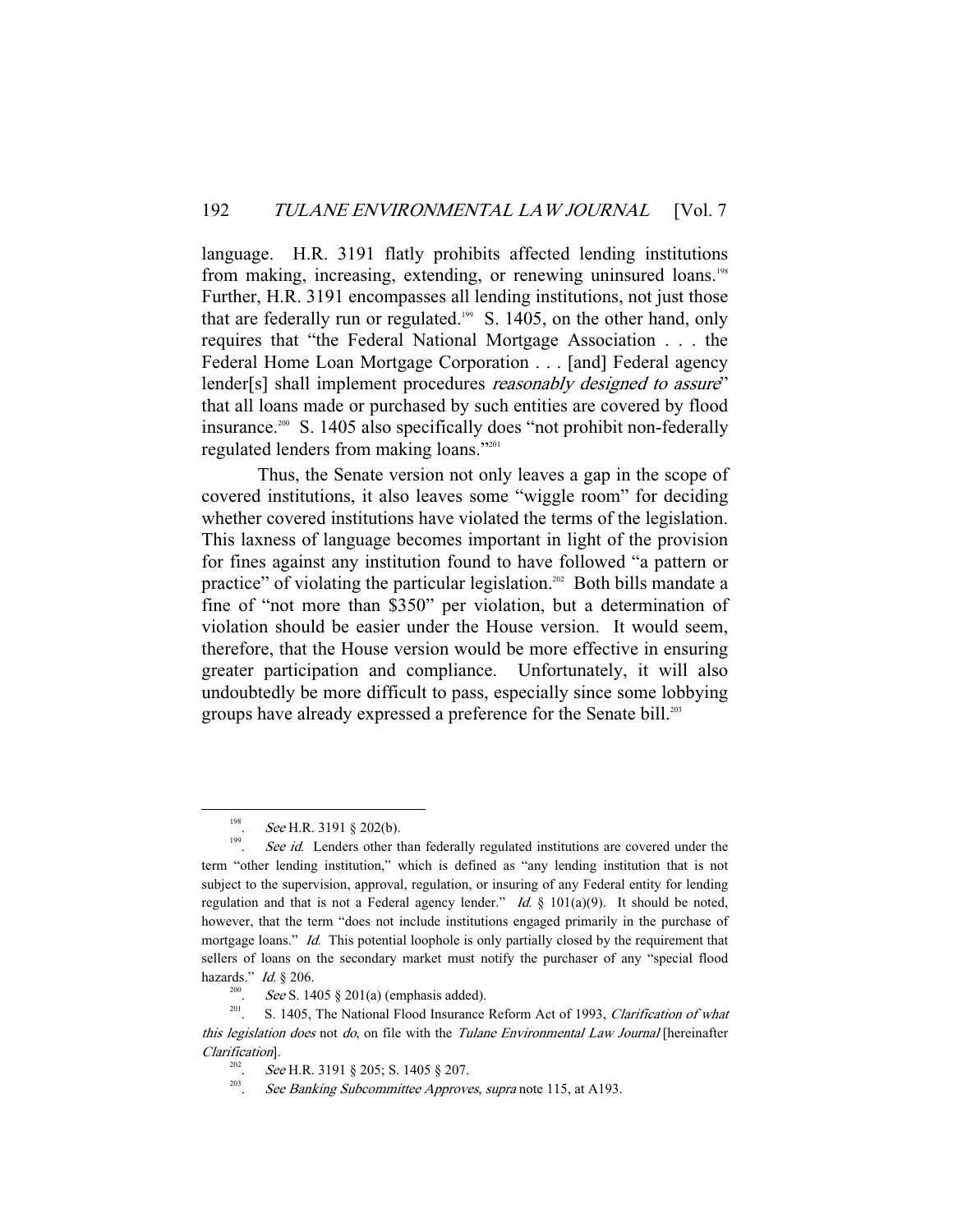# B. Decreasing Floodplain Development

 The current House and Senate bills are virtually identical in their attempts to curb development in the floodplains. They differ significantly, however, from Rep. Bereuter's H.R. 62, which they replaced. Like the current proposals, H.R. 62 offered mitigation assistance to properties located in flood-prone areas. But, unlike the current proposals, H.R. 62 tied such assistance to provisions designed to ensure enforceability of the mitigation provisions.

 First, section 403 provided for additional insurance to enable property owners in special flood hazard areas to mitigate their flood damages.204 The mitigation insurance was mandatory for structures built before the community entered the "Regular Program," but optional for structures built after that time.205 Contrary to the current proposals, however, section 403 provided for additional monies to be paid strictly for the purpose of demolishing or relocating damaged or threatened structures.<sup>206</sup> Under the current proposals, owners of property in imminent danger could receive mitigation assistance without having to move from their flood-prone location.<sup>207</sup> Thus, in areas of extreme hazard, the current proposals fall short of requiring demolition or relocation. Although this change will undoubtedly be easier to pass, it also continues the problem of allowing development to remain in areas where it is virtually certain to sustain damage.<sup>208</sup>

 Mitigation claim payments under H.R. 62 were conditioned on the participating community's having adopted regulations prohibiting "[n]ew or substantially improved construction ...within the 30-year erosion setback" and placing severe restrictions on construction

 <sup>204</sup> <sup>204</sup>. See H.R. 62 § 403.<br><sup>205</sup> See id Participa

See id. Participating communities are either in the Regular Program or the Emergency Program. See Houck, supra note 7, at 74-77. Once a community has joined the Regular Program, its building codes are supposed to require new construction to be built above Base Flood Elevation (BFE). Id. at 77. Thus, structures built post-Regular Program entry are theoretically at lower risk of flooding.

<sup>&</sup>lt;sup>206</sup>. *See* H.R. 62 § 403.<br><sup>207</sup>. *See supra* note 194 and accompanying text.

 $208$ . The current proposals do allow communities to opt for relocation, demolition, or acquisition. See, e.g., H.R. 3191 § 404(e). These options, however, seem unlikely to be implemented in the face of citizens' demonstrated desire to remain. See, e.g., Linsalata  $\&$ Best, supra note 125, at 5. "We like it out there," [said an NFIP subscriber], "It's a challenge now." Id.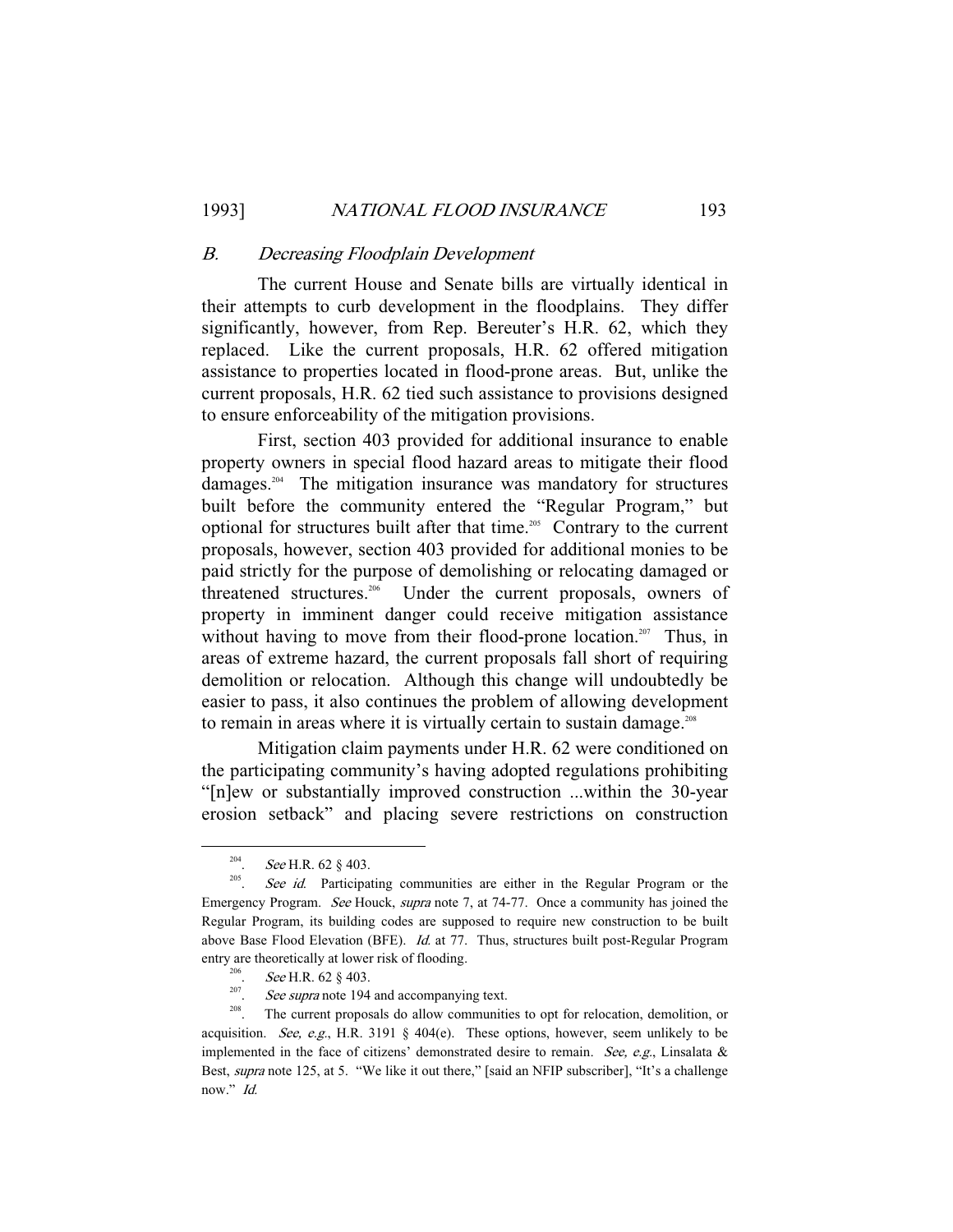within the 60-year erosion setback line.<sup>209</sup> By contrast, the current proposals require only that a participating community have adopted an approved mitigation plan.<sup>210</sup>

 The current proposals attempt to achieve a ban on new or substantially improved construction in erosion-prone areas by prohibiting construction without concomitant flood insurance, and simultaneously prohibiting most sales of flood insurance in erosionprone areas.211 Proponents of the current legislation claim that there is no constitutional difficulty with such a plan,<sup>212</sup> but real estate interests

See Clarification, supra note 201. "Would not legislate an unconstitutional taking of private property . . . . Court decisions nationwide have affirmed [] this approach." Id. Unlike the "no-build" policy found by the U.S. Supreme Court to be a taking without just compensation in Lucas v. South Carolina Coastal Council, 112 S. Ct. 2130 (1992), the policy here is to allow building—it would simply have to occur without federal assistance. See Daly, All Wet, supra note 105, at A3. However, several lobbying groups plan to oppose any such measures on taking grounds. See id. The House version may provide fertile ground for such a claim, since it would essentially prohibit new construction within a 30-year erosion zone. See supra note 211 and accompanying text. It is also possible that opponents of this provision who already live in a flood hazard area may bring a "taking" challenge based on their perceived entitlement to flood insurance. See, e.g., Goldberg v. Kelly, 397 U.S. 254 (1970)(noting with approval that "sources of security, whether private or public, are no longer regarded as luxuries or gratuities; to the recipients they are essentials." Id. at 262 n.8 (quoting Charles A. Reich, Individual Rights and Social Welfare: The Emerging Legal Issues, 74 YALE L.J. 1245, 1255 (1965)). The Goldberg Court upheld plaintiffs' right to a pretermination hearing for their benefits under the federal Aid to Families with Dependent Children program. See id. at 264. Part of the basis for the Court's reasoning was that "[t]he constitutional challenge [to termination of benefits] cannot be answered

<sup>&</sup>lt;sup>209</sup>. H.R. 62 § 403(c). "Community adoption of setbacks is optional, but benefits are conditioned on the setbacks (a quid-pro-quo similar to community participation in the NFIP). This avoids direct prescription of Federal land use controls." Summary of the National Flood Insurance, Mitigation, and Erosion Management Act of 1993 introduced by Congressman Bereuter 2 (Jan. 15, 1993) (on file with the *Tulane Environmental Law Journal*) (emphasis in

original).<br><sup>210</sup>. *See supra* note 195 and accompanying text.<br><sup>211</sup>. For example, H.R. 3191 § 202 prohibits lenders from making, increasing, extending or renewing loans secured by improved real estate without the property being insured against floods. H.R. 3191 § 407 prohibits the sale of flood insurance for new construction "within a 30-year erosion hazard zone." Thus, there can effectively be no new construction within a 30-year erosion zone. By contrast, H.R. 62 § 404 would have prohibited the granting of flood insurance only for any "new or substantially improved construction" located seaward of the 10-year setback line.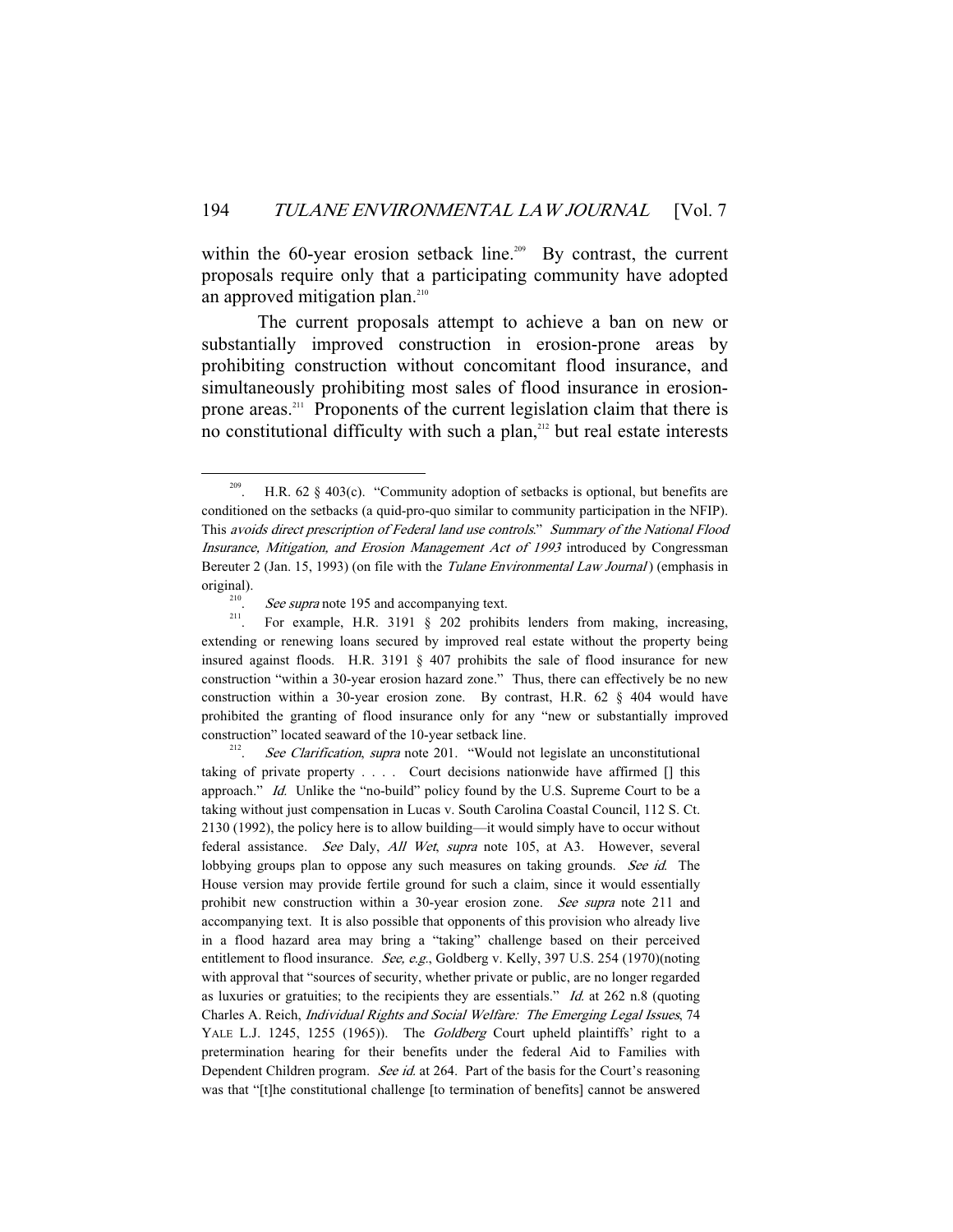and homeowners alike are sure to oppose it. Both groups will oppose the measure because it implicitly imposes a "no-build" policy on some of the most sought-after property in the country—waterfront acreage.<sup>213</sup>

 This is exactly the same type of provision which most alarmed the real estate industry in the 1991 bill.<sup>214</sup> What may save the current legislation is the provision allowing flood insurance for additions to existing structures within 30- and 60-year erosion zones, provided that the structure remains "readily movable."<sup>215</sup> Still, the provisions which effectively disallow new construction within a 30-year erosion zone are even more stringent than similar ones in the 1991 bill.<sup>216</sup> The industry has indicated that it will oppose such a measure again.<sup>217</sup> Given that it was largely real estate industry pressure that defeated the 1991 bill, it is likely that this will again be the "deal-breaker" in the 1993 bills.

 Unfortunately, these measures are the most direct and effective means of targeting areas of critical concern.<sup>218</sup> Certainly, at least one study has shown that the land-use policies of the Program as currently implemented are having some success in moving people out of flood plains.219 Yet, despite the improvements made to date, if the federal government is to avoid continuing to pay astronomical sums in disaster relief,<sup>220</sup> more immediate and direct action is necessary.

-

by an argument that public assistance benefits are 'a privilege and not a right.'" Id. at 262 (quoting Shapiro v. Thompson, 394 U.S. 618, 627 n.6 (1969)).

See supra note 8 (detailing the increasing popularity of coastal and inland

floodplain property).<br>  $2^{14}$ . Daly, *All Wet*, *supra* note 105, at A3.<br>  $215$  See U.P. 2101.8, 407, S. 1405.8, 406

<sup>&</sup>lt;sup>215</sup>. See H.R. 3191 § 407; S. 1405 § 406.

<sup>&</sup>lt;sup>216</sup>. See Daly, *All Wet, supra* note 105, at A3.

 $Id$ 

<sup>218</sup> See Holway & Burby, supra note 165, at 269 (finding that among various land-use controls, "[z]oning . . . had the strongest effect on land value").

Id. at 270 ("Enacting building elevation regulations which exceed NFIP minimum requirements . . . will tend to suppress floodplain development.").<br><sup>220</sup>. Studies predict that the average flood damage costs per year to just coastal

property will reach \$5 billion by the year 2000. See 1989 CBRS Hearing, 101st Cong., 1st Sess. 81 (1989).